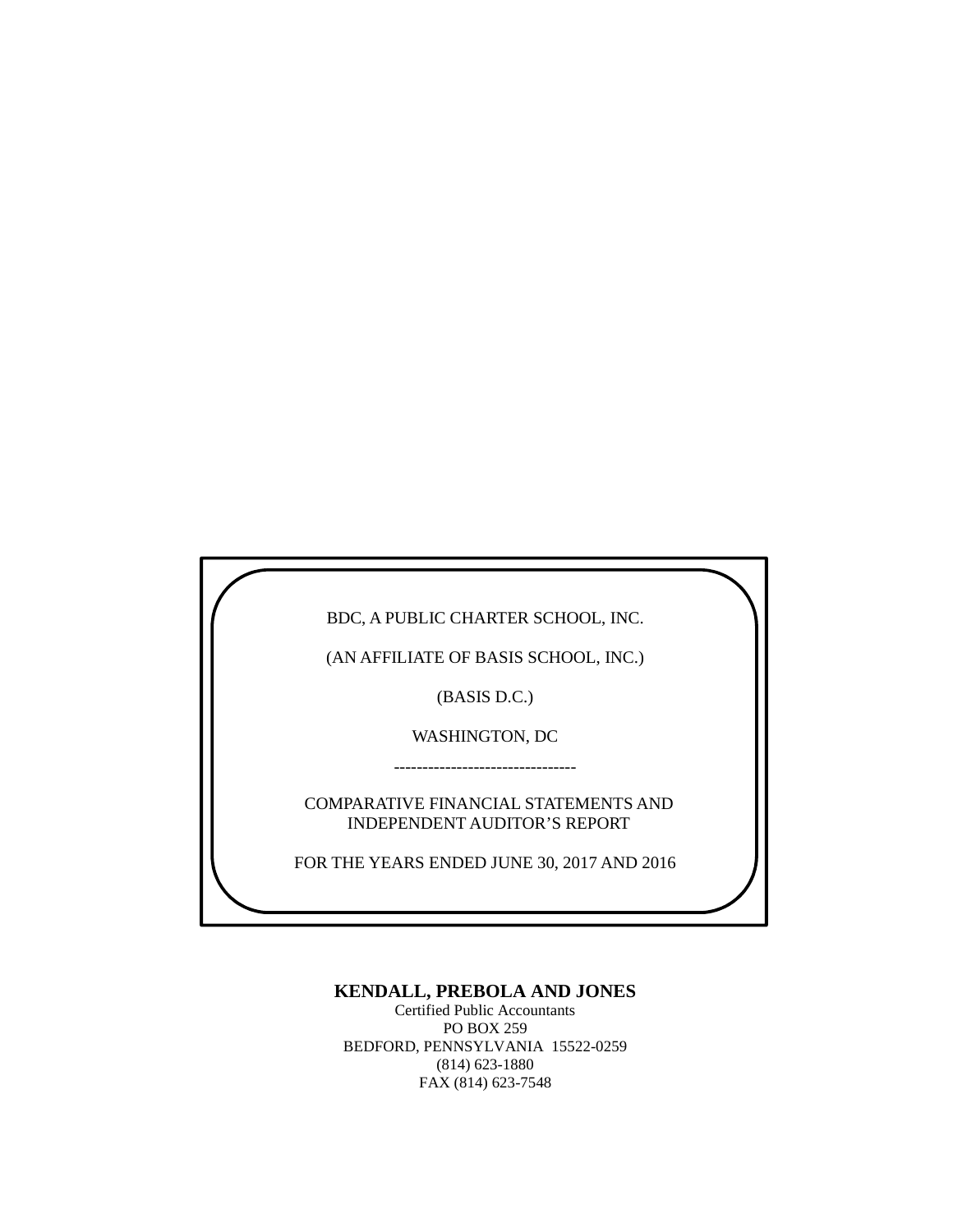# I N D E X

|                                                                                                                                                                                                                          | Page           |
|--------------------------------------------------------------------------------------------------------------------------------------------------------------------------------------------------------------------------|----------------|
| <b>Independent Auditor's Report</b>                                                                                                                                                                                      | $1-2$          |
| Comparative Statements of Financial Position, June 30, 2017 and 2016                                                                                                                                                     | 3              |
| Comparative Statements of Activities, For the Years Ended June 30, 2017 and 2016                                                                                                                                         | $\overline{4}$ |
| Comparative Statements of Cash Flows, For the Years Ended June 30, 2017 and 2016                                                                                                                                         | 5              |
| <b>Notes to Financial Statements</b>                                                                                                                                                                                     | $6 - 20$       |
| Supplemental Information                                                                                                                                                                                                 |                |
| Schedule 1 - Comparative Schedules of Functional Expenses, For the Years Ended<br>June 30, 2017 and 2016                                                                                                                 | $21 - 22$      |
| Schedule 2 - Comparative Schedules of Average Cost Per Student, For the Years<br>Ended June 30, 2017 and 2016                                                                                                            | 23             |
| Independent Auditor's Report on Internal Control over Financial Reporting and on<br>Compliance and Other Matters Based on an Audit of Financial Statements Performed<br>in Accordance with Government Auditing Standards | $24 - 25$      |
| Summary Schedule of Prior Audit Findings, For the Year Ended June 30, 2017                                                                                                                                               | 26             |
| Schedule of Findings, For the Year Ended June 30, 2017                                                                                                                                                                   | 27             |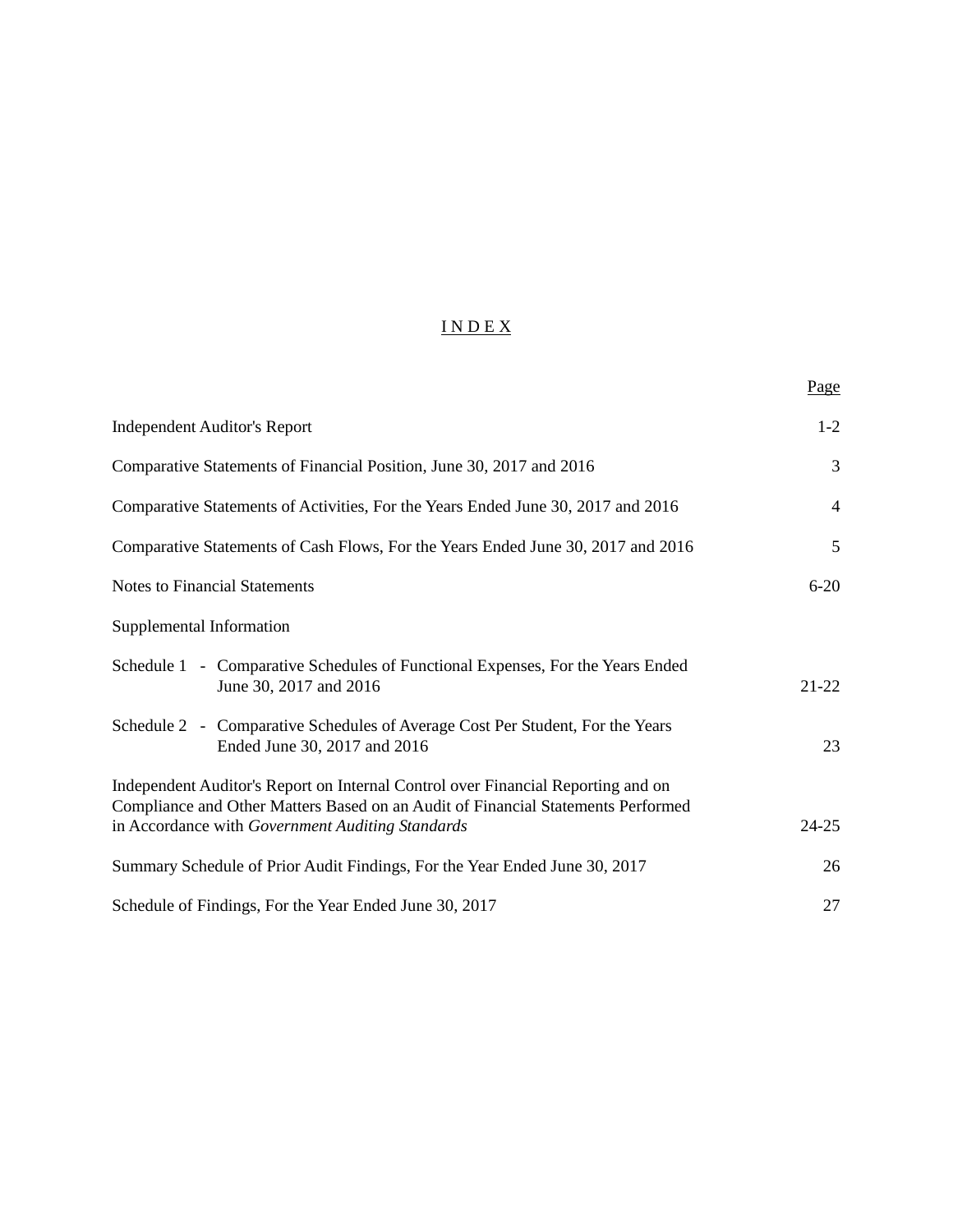# Kendall, Prebola and Jones, LLC

Certified Public Accountants

Board of Directors BDC, A Public Charter School, Inc. 410 8th Street, NW Washington, DC 20004

#### INDEPENDENT AUDITOR'S REPORT

#### *Report on the Financial Statements*

We have audited the accompanying financial statements of BDC, A Public Charter School, Inc., (a nonprofit organization and affiliate of BASIS School, Inc.) which comprise the statements of financial position as of June 30, 2017 and 2016, and the related statements of activities and cash flows for the years then ended, and the related notes to the financial statements.

#### *Management's Responsibility for the Financial Statements*

Management is responsible for the preparation and fair presentation of these financial statements in accordance with accounting principles generally accepted in the United States of America; this includes the design, implementation, and maintenance of internal control relevant to the preparation and fair presentation of financial statements that are free from material misstatement, whether due to fraud or error.

#### *Auditor's Responsibility*

Our responsibility is to express an opinion on these financial statements based on our audits. We conducted our audits in accordance with auditing standards generally accepted in the United States of America and the standards applicable to financial audits contained in *Government Auditing Standards*, issued by the Comptroller General of the United States. Those standards require that we plan and perform the audit to obtain reasonable assurance about whether the financial statements are free from material misstatement.

An audit involves performing procedures to obtain audit evidence about the amounts and disclosures in the financial statements. The procedures selected depend on the auditor's judgment, including the assessment of the risks of material misstatement of the financial statements, whether due to fraud or error. In making those risk assessments, the auditor considers internal control relevant to the entity's preparation and fair presentation of the financial statements in order to design audit procedures that are appropriate in the circumstances, but not for the purpose of expressing an opinion on the effectiveness of the entity's internal control. Accordingly, we express no such opinion. An audit also includes evaluating the appropriateness of accounting policies used and the reasonableness of significant accounting estimates made by management, as well as evaluating the overall presentation of the financial statements.

We believe that the audit evidence we have obtained is sufficient and appropriate to provide a basis for our audit opinion.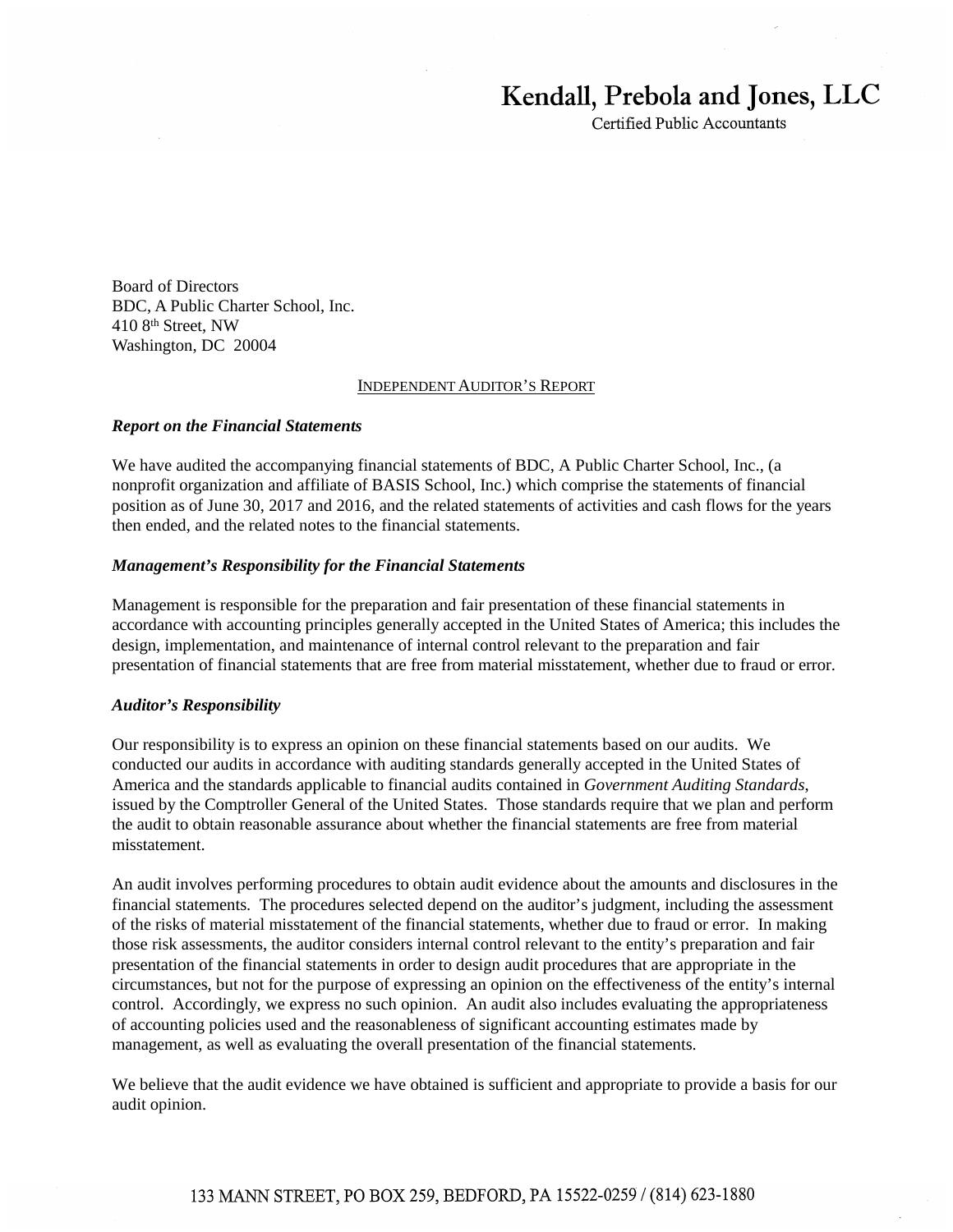#### *Opinion*  $\delta$  the Latin American  $\delta$  the Latin American  $\delta$  $\alpha$ <sub>2016</sub> and 2015 and 2015 and its net assets and its net assets and its cash flows for the years then ended in  $\alpha$

In our opinion, the financial statements referred to above present fairly, in all material respects, the financial position of BDC, A Public Charter School, Inc., (an affiliate of BASIS School, Inc.) as of June 30, 2017 and 2016, and the changes in its net assets and its cash flows for the years then ended in accordance with accounting principles generally accepted in the United States of America.

#### **The supplementary Information**<br>The supplementary **Information Keport on supplementary information**

Our audits were conducted for the purpose of forming an opinion on the financial statements as a whole. The schedules of functional expenses and schedules of average cost per student are presented for purposes of additional analysis and are not a required part of the financial statements. Such information is the unit is the underlying and was derived from and was derived from and relationships and are not a required part of the responsibility of management and was derived from and relates directly to the underlying accounting and other records used to prepare the financial statements. The information has been subjected to the auditing procedures applied in the audit of the financial statements and certain additional procedures, including comparing and reconciling such information directly to the underlying accounting and other records used to prepare the financial statements or to the financial statements themselves, and other additional procedures in accordance with auditing standards generally accepted in the United States of America. In our opinion, the information is fairly stated in all material respects in relation to the financial statements as a whole. Budget Conducted for the purpose of forming an opinion on the milancial statements as a whole.

#### *Other Reporting Required by Government Auditing Standards Other Reporting Required by Government Auditing Standards*

In accordance with *Government Auditing Standards*, we have also issued our report dated November 29, 2017, on our consideration of BDC, A Public Charter School, Inc.'s internal control over financial reporting and on our tests of its compliance with certain provisions of laws, regulations, contracts and grant agreements and other matters. The purpose of that report is solely to describe the scope of our testing of internal control over financial reporting and compliance and the results of that testing, and not to provide an opinion on the internal control over financial reporting or on compliance. That report is an integral part of an audit performed in accordance with Government Auditing Standards in considering BDC, A Public Charter School, Inc.'s internal control over financial reporting and compliance. In accordance with *Government Auditing Standards,* we have also issued our report dated August 14, In accordance with Government Auditing Standards, we have also issued our report dated November 29,

Kendall, Prebila and Jones

Kendall, Prebola and Jones Kendall, Prebola and Jones Certified Public Accountants Certified Public Accountants

Bedford, Pennsylvania Bedford, Pennsylvania November 29, 2017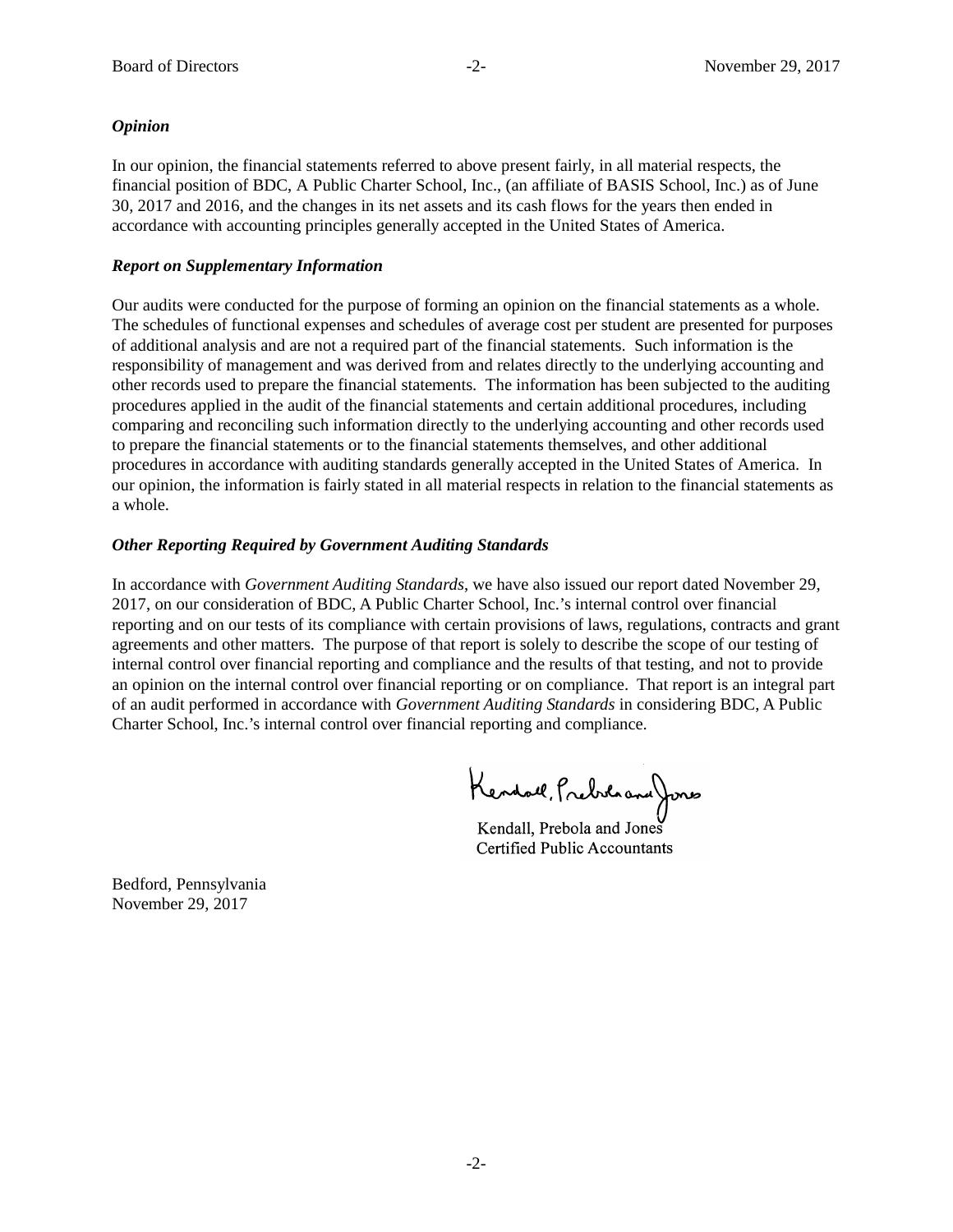## BDC, A PUBLIC CHARTER SCHOOL, INC. AN AFFILIATE OF BASIS SCHOOL, INC. COMPARATIVE STATEMENTS OF FINANCIAL POSITION JUNE 30, 2017 AND 2016

|                                   | June 30, 2017             | June 30, 2016            |
|-----------------------------------|---------------------------|--------------------------|
| ASSETS                            |                           |                          |
| <b>Current Assets:</b>            |                           |                          |
| Cash and Cash Equivalents         | \$<br>1,485,045           | \$<br>1,461,589          |
| <b>Accounts Receivable</b>        | 24,130                    | 44,959                   |
| <b>Grants Receivable</b>          | 10,075                    | 18,290                   |
| Promises Receivable               | 39,462                    | 175                      |
| Due from Related Organizations    | 28,225                    |                          |
| Prepaid Expenses                  | 33,761                    | 27,196                   |
| <b>Total Current Assets</b>       | 1,620,698<br>\$           | 1,552,209<br>\$          |
| <b>Fixed Assets:</b>              |                           |                          |
| Fixed Assets, Net of Accumulated  |                           |                          |
| Depreciation and Amortization     | $\frac{1}{2}$<br>197,839  | \$<br>216,222            |
| <b>Total Fixed Assets</b>         | \$<br>197,839             | \$<br>216,222            |
| Other Assets:                     |                           |                          |
| Deposits                          | \$<br>1,375               | \$<br>1,375              |
| <b>Total Other Assets</b>         | \$<br>1,375               | \$<br>1,375              |
| <b>TOTAL ASSETS</b>               | \$<br>1,819,912           | 1,769,806<br>S           |
| <b>LIABILITIES AND NET ASSETS</b> |                           |                          |
| <b>Current Liabilities:</b>       |                           |                          |
| <b>Accounts Payable</b>           | \$<br>80,061              | \$<br>126,807            |
| <b>Accrued Wages Payable</b>      | 292,843                   | 193,867                  |
| Due to Related Organizations      | 108,811                   | 50,961                   |
| <b>Deferred Revenues</b>          | 2,732                     | 5,075                    |
| <b>Total Current Liabilities</b>  | \$<br>484,447             | 376,710<br>\$            |
| <b>Total Liabilities</b>          | 484,447<br>$\frac{1}{2}$  | $\frac{1}{2}$<br>376,710 |
| Net Assets:                       |                           |                          |
| Unrestricted                      | \$<br>1,073,191           | \$<br>1,149,871          |
| <b>Board Designated</b>           | 100,000                   | 74,892                   |
| <b>Temporarily Restricted</b>     | 162,274                   | 168,333                  |
| <b>Total Net Assets</b>           | 1,335,465<br>\$           | 1,393,096<br>\$          |
| TOTAL LIABILITIES AND NET ASSETS  | 1,819,912<br>$\mathbb{S}$ | 1,769,806<br>\$          |

(See Accompanying Notes and Auditor's Report)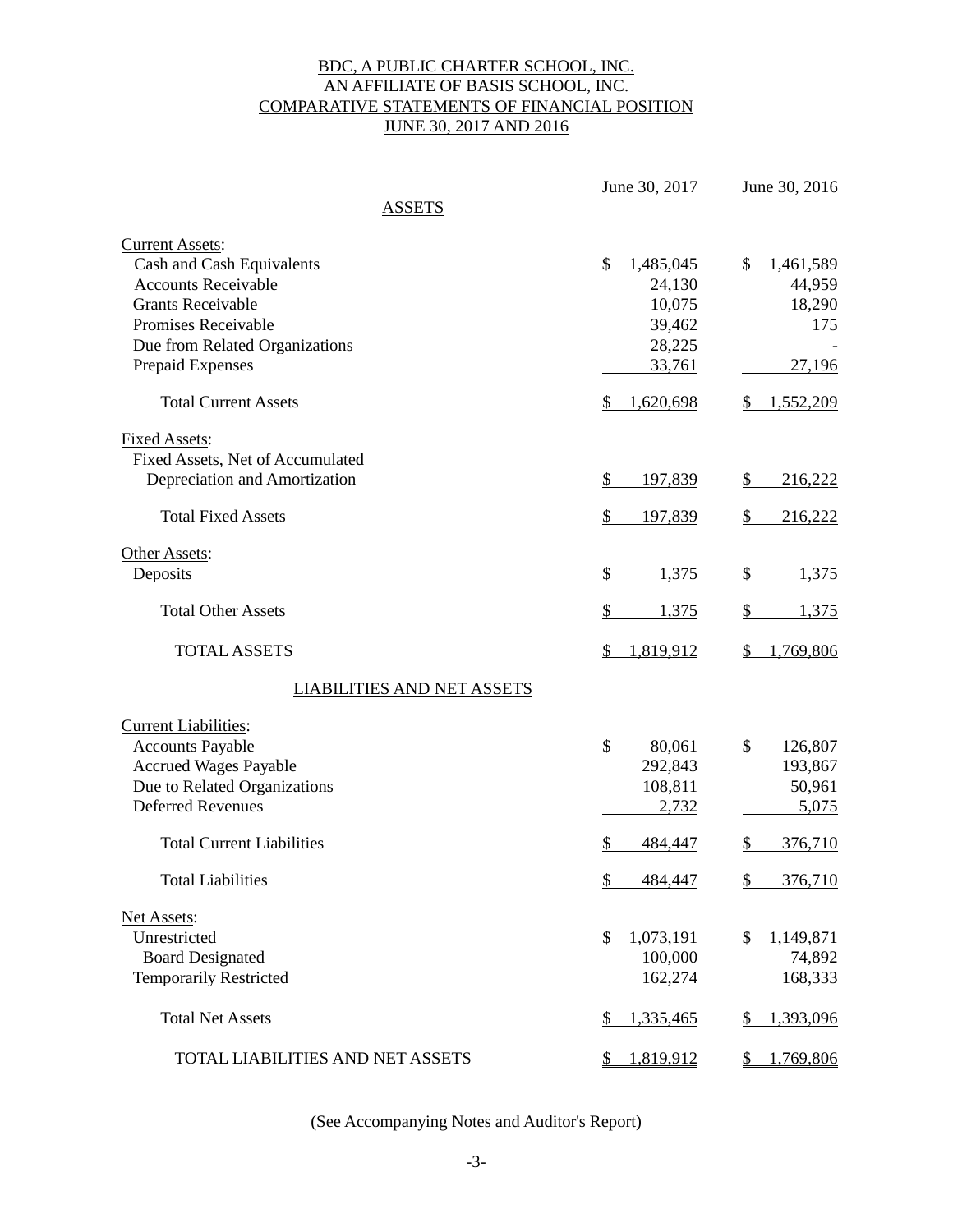#### BDC, A PUBLIC CHARTER SCHOOL, INC. AN AFFILIATE OF BASIS SCHOOL, INC. COMPARATIVE STATEMENTS OF ACTIVITIES FOR THE YEARS ENDED JUNE 30, 2017 AND 2016

|                                                                                                                                                   | June 30, 2017                                     |                                |                                                   | June 30, 2016                           |                           |                                                 |  |  |
|---------------------------------------------------------------------------------------------------------------------------------------------------|---------------------------------------------------|--------------------------------|---------------------------------------------------|-----------------------------------------|---------------------------|-------------------------------------------------|--|--|
|                                                                                                                                                   | Unrestricted                                      | Temporarily<br>Restricted      | Total                                             | Unrestricted                            | Temporarily<br>Restricted | Total                                           |  |  |
| Revenues and Other Support:                                                                                                                       |                                                   |                                |                                                   |                                         |                           |                                                 |  |  |
| Per Pupil Funding Allocation<br>Per Pupil Funding - Facilities Allotment<br><b>Federal Entitlements and Grants</b><br><b>Donated Commodities</b>  | 6,817,771<br>\$<br>1,865,028<br>154,975<br>10,651 | \$                             | \$<br>6,817,771<br>1,865,028<br>154,975<br>10,651 | \$<br>6,607,385<br>1,928,523<br>160,608 | \$                        | \$<br>6,607,385<br>1,928,523<br>160,608         |  |  |
| <b>State Grants</b><br>Contributions<br><b>Student Activity Fees</b><br>Loss on Disposal of Fixed Assets<br>Net Assets Released from Restrictions | 45,865<br>170,071<br>(1,663)                      | 156,854                        | 45,865<br>156,854<br>170,071<br>(1,663)           | 47,029<br>3,814<br>183,144<br>(1,132)   | 168,333                   | 47,029<br>172,147<br>183,144<br>(1,132)         |  |  |
| (Satisfaction of Program Restrictions)                                                                                                            | 162,913                                           | (162, 913)                     |                                                   | 159,818                                 | (159, 818)                |                                                 |  |  |
| <b>Total Revenues and Other Support</b>                                                                                                           | 9,225,611                                         | (6,059)                        | 9,219,552                                         | 9,089,189                               | 8,515                     | 9,097,704                                       |  |  |
| Expenses:                                                                                                                                         |                                                   |                                |                                                   |                                         |                           |                                                 |  |  |
| <b>Educational Services</b><br>General and Administrative<br>Fundraising                                                                          | \$<br>8,676,468<br>552,482<br>48,233              | \$<br>$\overline{\phantom{a}}$ | 8,676,468<br>\$<br>552,482<br>48,233              | \$<br>7,595,864<br>385,600<br>33,437    | \$                        | 7,595,864<br><sup>\$</sup><br>385,600<br>33,437 |  |  |
| <b>Total Expenses</b>                                                                                                                             | 9,277,183                                         |                                | 9,277,183                                         | 8,014,901                               |                           | 8,014,901                                       |  |  |
| Changes in Net Assets                                                                                                                             | \$<br>(51, 572)                                   | \$<br>(6,059)                  | \$<br>(57, 631)                                   | 1,074,288<br>\$                         | \$<br>8,515               | \$<br>1,082,803                                 |  |  |
| Net Assets, Beginning of Year                                                                                                                     | ,224,763                                          | 168,333                        | 1,393,096                                         | 150,475                                 | 159,818                   | 310,293                                         |  |  |
| Net Assets, End of Year                                                                                                                           | ,173,191                                          | 162,274                        | 1,335,465                                         | ,224,763                                | 168,333                   | 1,393,096                                       |  |  |

(See Accompanying Notes and Auditor's Report)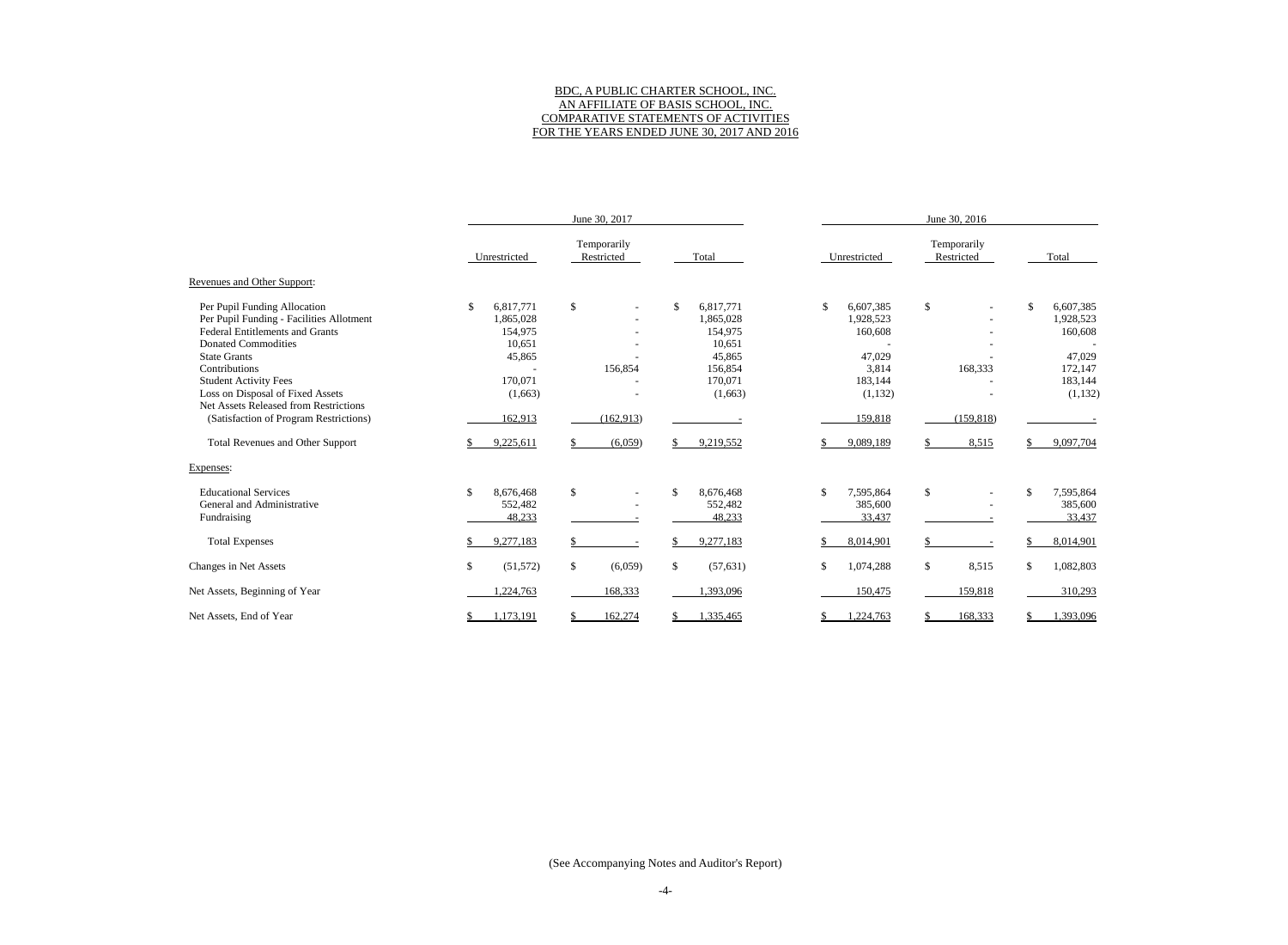#### BDC, A PUBLIC CHARTER SCHOOL, INC. AN AFFILIATE OF BASIS SCHOOL, INC. COMPARATIVE STATEMENTS OF CASH FLOWS FOR THE YEARS ENDED JUNE 30, 2017 AND 2016

|                                                                                                |    | June 30, 2017 |              | June 30, 2016 |  |
|------------------------------------------------------------------------------------------------|----|---------------|--------------|---------------|--|
| <b>Cash Flows from Operating Activities:</b>                                                   |    |               |              |               |  |
| <b>Changes in Net Assets</b>                                                                   | \$ | (57, 631)     | $\mathbb{S}$ | 1,082,803     |  |
| Adjustments to Reconcile Changes in Net Assets<br>to Net Cash Flows from Operating Activities: |    |               |              |               |  |
| Depreciation and Amortization                                                                  |    | 114,804       |              | 116,060       |  |
| Loss on Disposal of Fixed Assets                                                               |    | 1,663         |              | 1,132         |  |
| Accounts Receivable - (Increase)/Decrease                                                      |    | 20,829        |              | 3,505         |  |
| Grants Receivable - (Increase)/Decrease                                                        |    | 8,215         |              | 65,677        |  |
| Promises Receivable - (Increase)/Decrease                                                      |    | (39, 287)     |              | 575           |  |
| Due from Related Organizations - (Increase)/Decrease                                           |    | (28, 225)     |              |               |  |
| Prepaid Expenses - (Increase)/Decrease                                                         |    | (6,565)       |              | 3,912         |  |
| Deposits - (Increase)/Decrease                                                                 |    |               |              | 3,430         |  |
| Accounts Payable - Increase/(Decrease)                                                         |    | (46, 746)     |              | 53,020        |  |
| Accrued Wages Payable - Increase/(Decrease)                                                    |    | 98,976        |              | (31, 317)     |  |
| Due to Related Organizations - Increase/(Decrease)                                             |    | 57,850        |              | (7,675)       |  |
| Deferred Revenues - Increase/(Decrease)                                                        |    | (2, 343)      |              | (725)         |  |
| Net Cash Flows from Operating Activities                                                       | \$ | 121,540       | \$           | 1,290,397     |  |
| <b>Cash Flows from Investing Activities:</b>                                                   |    |               |              |               |  |
| Proceeds on Sale of Fixed Assets                                                               | \$ |               | \$           | 875           |  |
| <b>Purchase of Fixed Assets</b>                                                                |    | (46, 868)     |              | (86,277)      |  |
| <b>Purchase of Textbooks</b>                                                                   |    | (42, 103)     |              | (63,938)      |  |
| Purchase of Leasehold Improvements                                                             |    | (9,113)       |              | (7, 397)      |  |
| Net Cash Flows from Investing Activities                                                       | \$ | (98,084)      | \$           | (156, 737)    |  |
| Net Increase/(Decrease) in Cash and Cash Equivalents                                           | \$ | 23,456        | \$           | 1,133,660     |  |
| Cash and Cash Equivalents at Beginning of Year                                                 |    | 1,461,589     |              | 327,929       |  |
| Cash and Cash Equivalents at End of Year                                                       |    | 1,485,045     | \$           | 1,461,589     |  |

#### Supplemental Disclosures:

a) No income taxes were paid during the years ended June 30, 2017 and 2016.

b) No interest was paid during the years ended June 30, 2017 and 2016.

(See Accompanying Notes and Auditor's Report)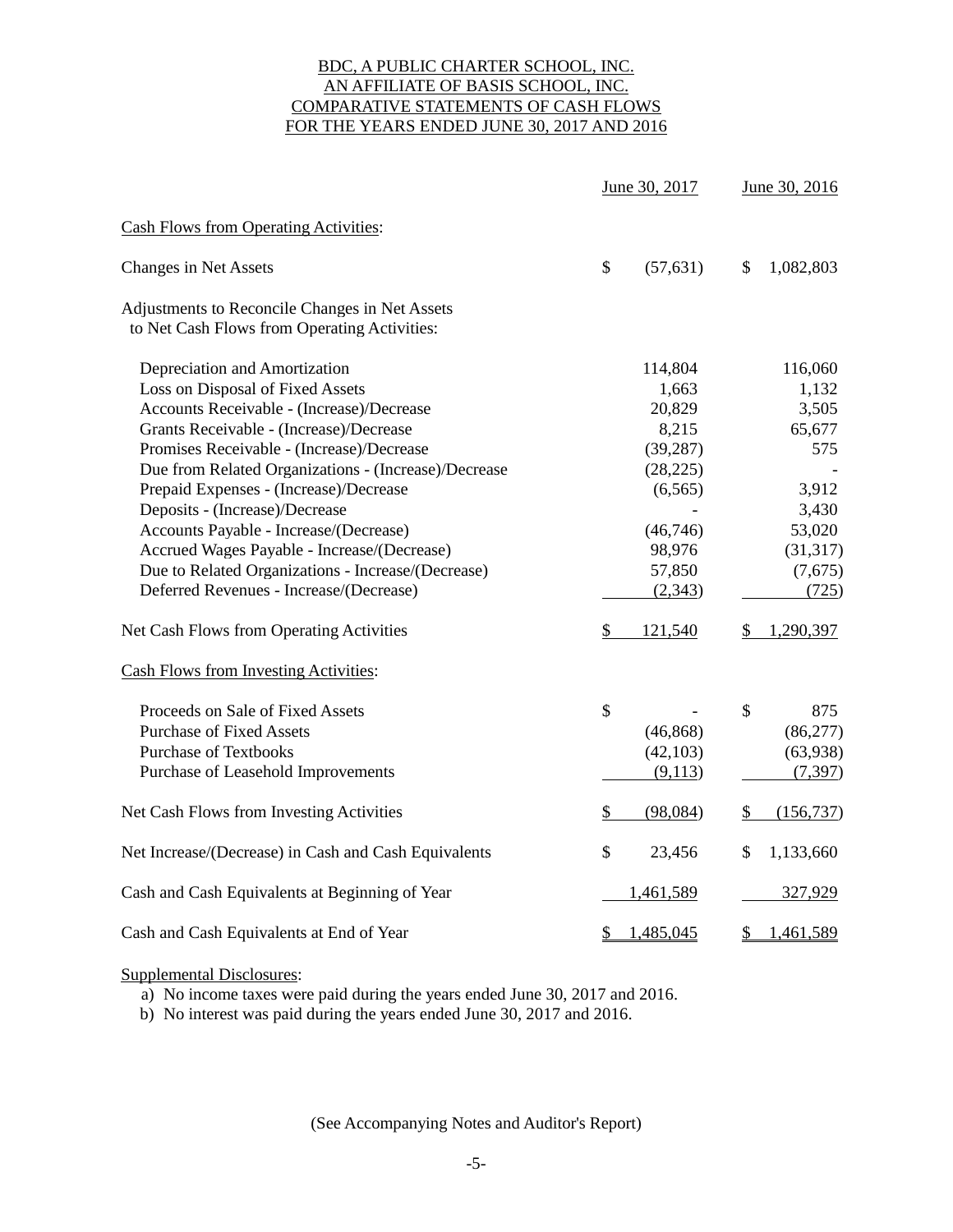## 1. ORGANIZATION:

BASIS DC - BDC, A Public Charter School, Inc., a District of Columbia Not-for-Profit Corporation was incorporated on July 26, 2011, exclusively for educational purposes. The Public Charter School operates as part of the District of Columbia Public School System. BDC's sole member is BASIS Schools, Inc. (BSI) (an Arizona based nonprofit corporation). BSI has the authority to vote on matters as they relate to appointing one or more members of the governing body, Executive Director, and other rights and privileges as authorized by the governing documents. BDC is governed by the Board of Directors who have the primary accountability for the fiscal affairs of the Charter School.

BDC receives a majority of its funding from the District of Columbia based on the enrollment data collection date specified by the DC Public Charter School Board. Since the Charter School receives funding from local, state, and federal sources, it must comply with the requirements of the entities providing those funds.

BDC does not conduct any non-charter activities.

#### **The mission of BASIS Washington DC is to empower students to achieve at globally competitive levels with a transformative academic program.**

#### 2. SUMMARY OF SIGNIFICANT ACCOUNTING POLICIES:

The significant accounting policies of the Charter School are summarized below:

(a) Basis of Accounting and Presentation:

The accompanying financial statements have been prepared on the accrual basis of accounting, which presents financial position, activities, functional expenses, and cash flows in accordance with accounting principles generally accepted in the United States of America.

(b) Revenue Recognition:

#### **Contributions**

The Charter School has adopted Financial Accounting Standards Board ASC No. 958-605-25, *Accounting for Contributions Received and Contributions Made.* As such, contributions are recognized as revenue when they are received or unconditionally pledged.

All contributions are available for unrestricted use unless specifically restricted by the donor. Contributions and promises to give with donor imposed conditions are recognized as unrestricted support when the conditions on which they depend are substantially met. Contributions and promises to give with donor imposed restrictions are reported as temporarily restricted support. Unconditional promises to give due in the next year are recorded at their net realizable value.

The Charter School reports gifts of equipment as unrestricted support unless explicit donor stipulations specify how the donated assets must be used. The Charter School reports expirations of donor restrictions when the donated or acquired assets are placed in service.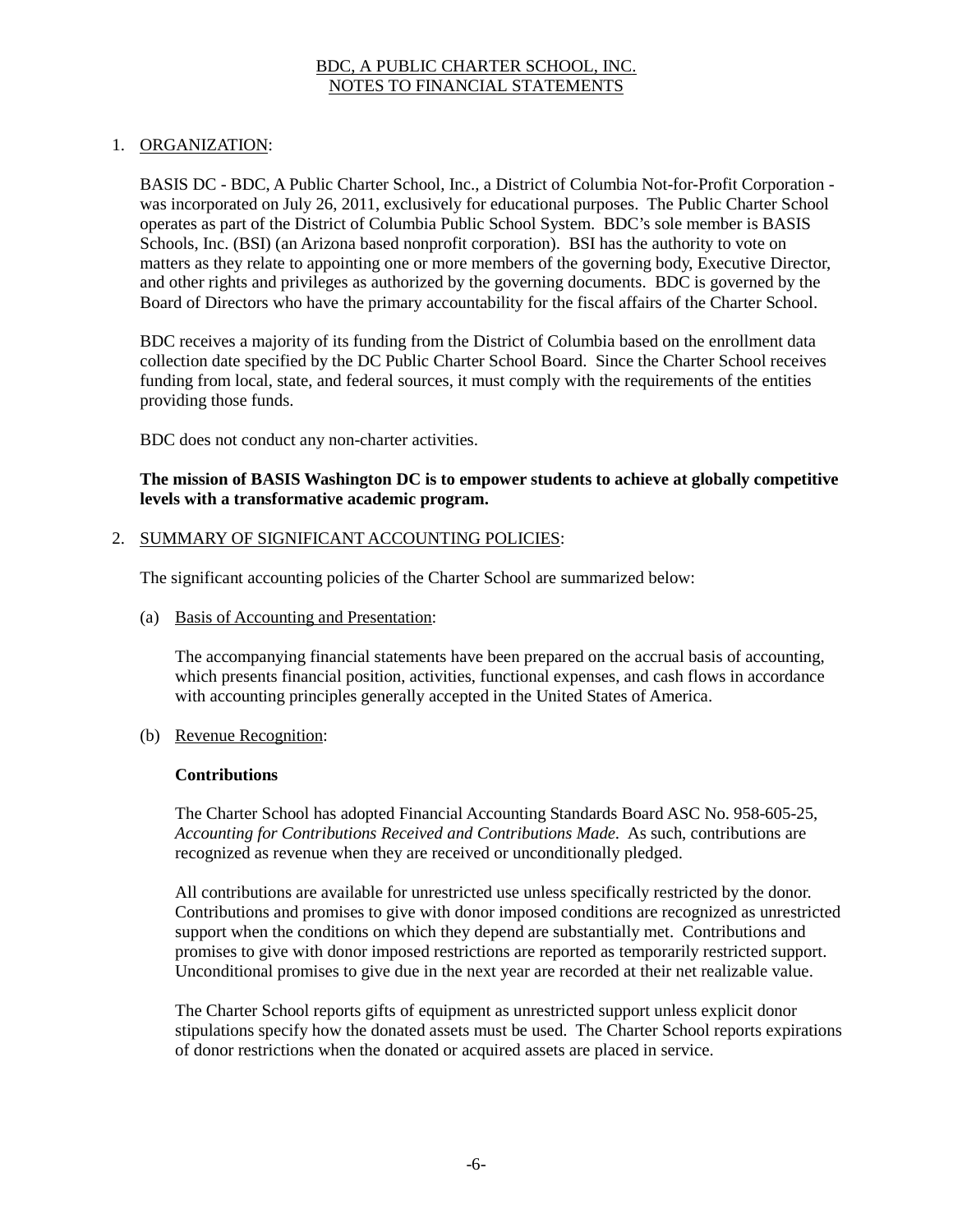## 2. SUMMARY OF SIGNIFICANT ACCOUNTING POLICIES:

#### (b) Revenue Recognition: (Continued)

#### **Federal and Charter School Funding**

BASIS DC receives a student allocation from the District of Columbia as well as federal funding to cover the cost of academic expenses. The student allocation is on a per pupil basis and includes the academic year funding, special education funding, and a facilities allotment. BASIS DC recognizes this funding in the year in which the school term is conducted. Funding received in advance of the school term is recorded as a refundable advance. Federal entitlements are recognized based on the allowable costs incurred.

#### **Student Activity Fees**

The Charter School offers fee-based extended day programming for students as well as various extra-curricular activities (chess club, taekwondo, photography, anime club, etc.). Activity fees are collected based on a monthly fee. Student activity fees are recognized as revenue when the activity occurs.

(c) Corporate Taxes:

#### **Federal Income Taxes**

BASIS DC is exempt from federal income taxes (other than on unrelated business income) under the provisions of Section  $501(c)(3)$  of the Internal Revenue Code and, accordingly, no provision for income taxes has been provided for in the accompanying financial statements. The Charter School has been classified as other than a private foundation under Section  $509(a)(1)$  of the Internal Revenue Code and accordingly contributions qualify as a charitable tax deduction by the contributor under Section  $170(b)(i)(A)(ii)$ . The Charter School did not have any net unrelated business income for the years ended June 30, 2017 and 2016.

#### **District of Columbia Real Estate Taxes and Sales Tax**

Pursuant to District of Columbia Code, effective March 1, 2012, the BASIS DC campus leased from BASIS School is exempt from real property taxation. In addition, BASIS DC was granted sales tax exemption on April 23, 2014.

(d) Grants:

Grant revenues are received primarily from Federal agencies and the District of Columbia. These grants are subject to financial and compliance audits by the grantor agencies. Such audits could result in a request for reimbursement by the agency for expenditures disallowed under the terms and conditions of the appropriate grantor. No provision for possible adjustment has been made in the accompanying financial statements because, in the opinion of management, such adjustment, if any, would not have a material effect on the financial statements.

Cash receipts in excess of costs incurred for grants are reflected as a deferred revenue until they are expended for the purpose of the grant, at which time they are recognized as unrestricted support. Costs incurred in excess of cash received are reflected as grants receivable.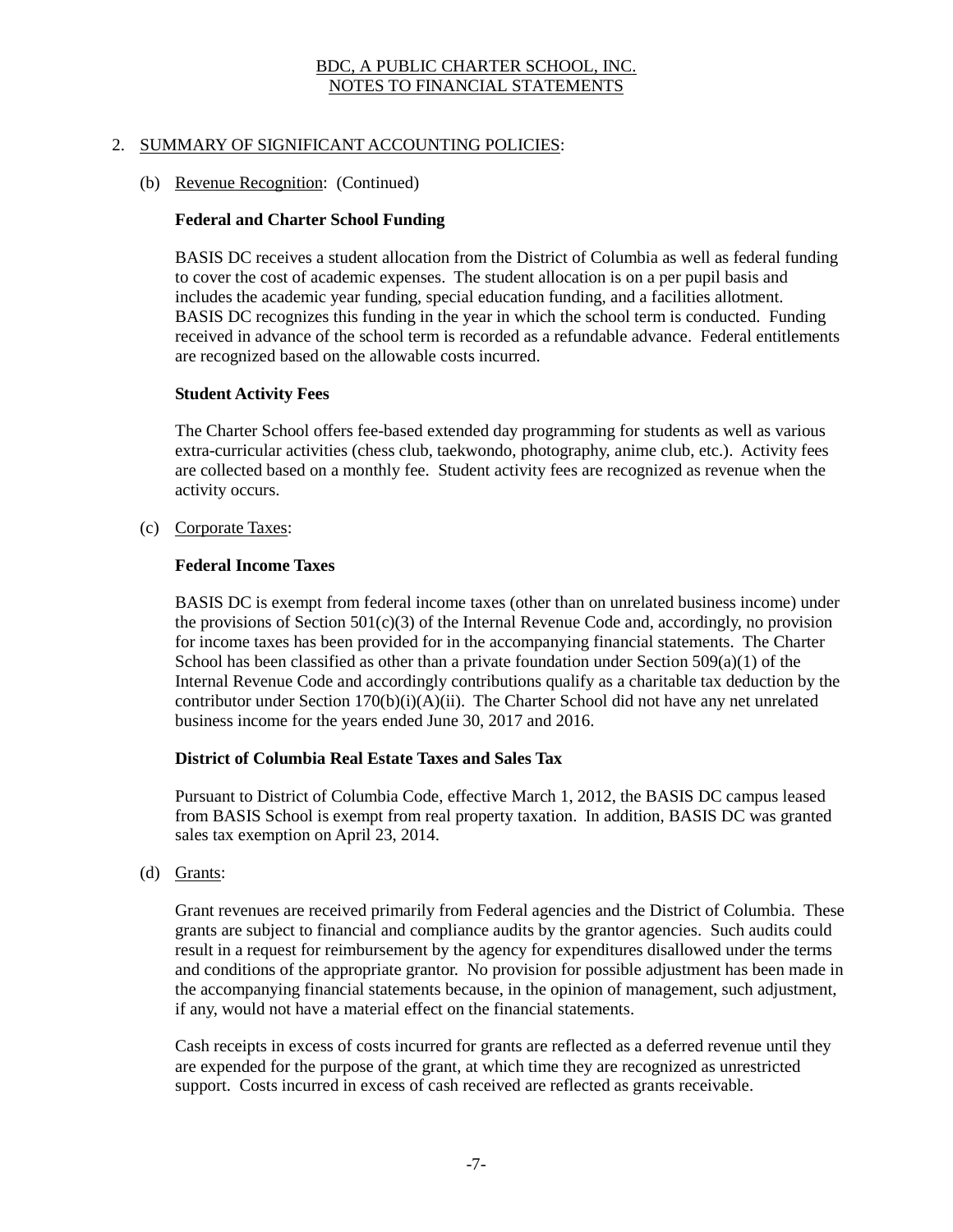## 2. SUMMARY OF SIGNIFICANT ACCOUNTING POLICIES: (Continued)

#### (e) Net Assets:

The Charter School has adopted Financial Accounting Standards Board ASC No. 958-205-05, *Financial Statements of Not-for-Profit Organizations*. Under FASB ASC No. 958-205-05, the Charter School is required to report information regarding its financial position and activities according to three classes of net assets.

Net assets and revenues, expenses, gains, and losses are classified based on the existence or absence of donor-imposed restrictions. Accordingly, net assets of the Charter School and changes therein are classified and reported as follows:

#### **Unrestricted Net Assets**

Net assets that are not subject to donor-imposed restrictions and over which the Board of Directors has discretionary control. This classification includes net assets subject to donorimposed conditions, which have been met in the current year and net assets subject to donorimposed restrictions that have been released from restrictions. Board designated funds in the amount of \$100,000 and \$74,892, respectively, as of June 30, 2017 and 2016, were for the purpose of the Annual Teacher Fund.

#### **Temporarily Restricted Net Assets**

Net assets subject to donor-imposed restrictions that may or will be met, either by actions of the Charter School and/or the passage of time. When a restriction expires, temporarily restricted net assets are reclassified to unrestricted net assets and reported in the statement of activities as net assets released from restrictions.

Temporarily restricted net assets were available at year end for the following purpose:

|                     | June 30, 2017 | June 30, 2016           |  |  |
|---------------------|---------------|-------------------------|--|--|
| Annual Teacher Fund | 162.274       | <sup>S</sup><br>168,333 |  |  |
| Total               | 62.274        | .68.333                 |  |  |

Net assets were released from donor restrictions by incurring expenses satisfying the restricted purpose, the passage of time, or by the occurrence of events specified by donors for the following activities:

|                       | June 30, 2017 | June 30, 2016 |  |  |
|-----------------------|---------------|---------------|--|--|
| Annual Teacher Fund   | 162.913       | S.<br>159.818 |  |  |
| <b>Total Released</b> | 162.913       | 159.818       |  |  |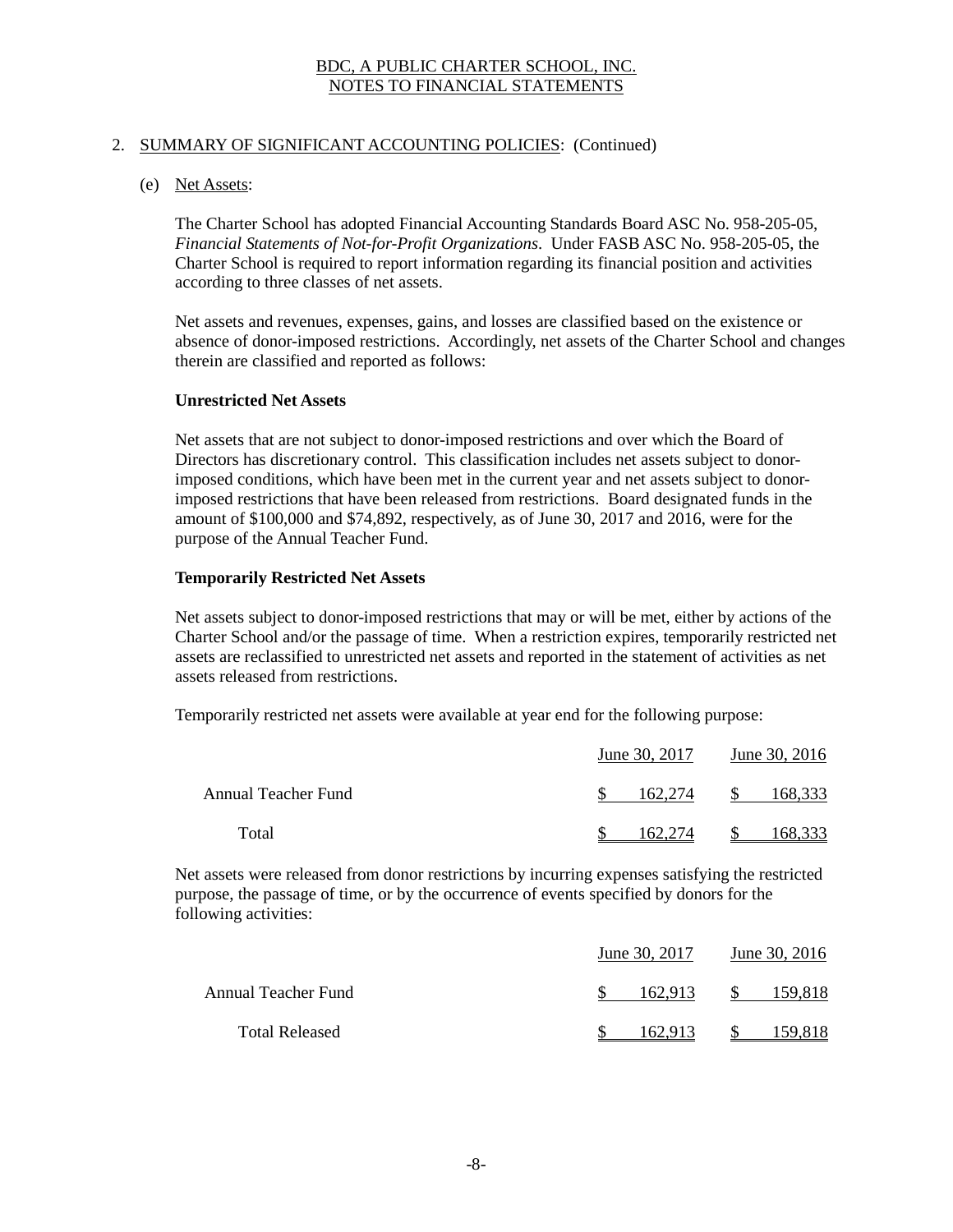## 2. SUMMARY OF SIGNIFICANT ACCOUNTING POLICIES: (Continued)

#### (e) Net Assets: (Continued)

#### **Permanently Restricted Net Assets**

Net assets subject to donor-imposed stipulations that requires the net assets be maintained permanently by the Charter School. Generally, the donors of these assets permit the use of all or part of the income earned on any related investments for general or specific purposes. The Charter School did not have any permanently restricted net assets as of June 30, 2017 or 2016.

#### (f) Donated Services and Materials:

Donated services and materials are recognized as contributions in accordance with FASB ASC 958, *Accounting for Contributions Received and Contributions Made*, if the services received create or enhance nonfinancial assets or require specialized skills, and are provided by individuals possessing those skills, and would typically need to be purchased if not provided by donation. Contributed services and promises to give services that do not meet the above criteria are not recognized. The time contributed by the BASIS DC Board of Directors is uncompensated and is not reflected as donated services. In-kind contributions are recorded in the statement of activities at estimated fair value and recognized as revenue and expense (or an asset) in the period they are received.

#### (g) Functional Expense Allocation Policies and Procedures:

Management has elected to prepare a schedule of functional expenses that is presented as supplemental information to the financial statements. The schedule of functional expenses presents an allocation of each expense category between program services, general and administrative, and fundraising activities. Program service costs pertain to educating students. General and administrative costs pertain to supporting activities. Fundraising costs relate to fundraising activities such as special events, fundraisers and the soliciting of contributions.

Management has established functional expense allocation policies and procedures based on a reasonable analysis of cost drivers and reasonable allocation estimates based on financial results and industry standards.

Direct costs, where identifiable, are allocated in whole to the appropriate functional category. Direct student expenses (textbooks, instructional supplies and equipment, assessment material, and contracted instructional/student services) are allocated entirely to program services.

Personnel expenses for leased employee salaries are allocated based on job descriptions and management's estimates of time spent on particular activities. Personnel expenses for leased employees are divided into employee categories (teachers, clerical, other educational professional staff, etc.) and then a percentage of time devoted to program services, general and administrative activities, and fundraising activities is applied. All other personnel expenses such as the benefits and payroll taxes incurred on leased employee wages are allocated based on the weighted average allocation of the direct leased salaries.

For other expenses where it would not be appropriate to designate 100 percent as a program service cost, general and administrative cost, or fundraising cost, the allocation formula for personnel expenses is utilized for cost allocation purposes.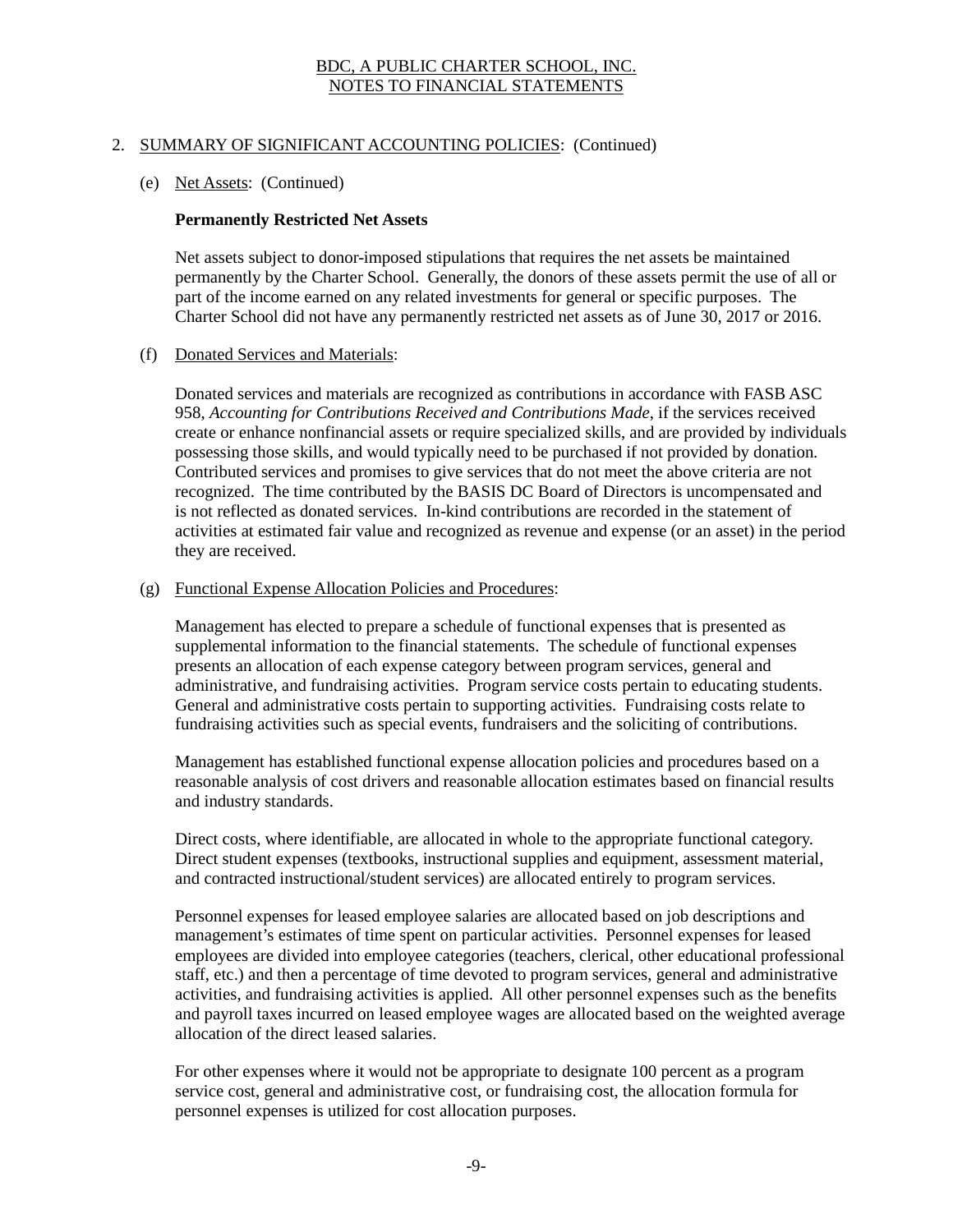# 2. SUMMARY OF SIGNIFICANT ACCOUNTING POLICIES: (Continued)

#### (h) Use of Estimates:

The preparation of financial statements in conformity with accounting principles generally accepted in the United States of America requires management to make estimates and assumptions that affect the reported amounts of assets, liabilities, the disclosure of contingent assets and liabilities at the date of the financial statements, and the reported amounts of support and revenues and expenses during the reporting period. Actual results could differ from those estimates.

#### (i) Recognition of Salary Expense:

Salary expense is recognized in the year the service is rendered, which coincides with the academic year. Salaries unpaid at June 30 are recognized as expense and accrued wages payable.

(j) Fair Value of Certain Financial Instruments:

Some of the Charter School's financial instruments are not measured at fair value on a recurring basis but nevertheless are recorded at amounts that approximate fair value due to their liquid or short-term nature. Such accounts include cash, accounts receivable, prepaid expenses, accounts payable, and accrued expenses.

#### 3. ACCOUNTING FOR UNCERTAIN TAX POSITIONS:

Accounting principles generally accepted in the United States of America provide consistent guidance for the accounting for uncertainty in income taxes recognized in BDC, A Public Charter School, Inc.'s financial statements and prescribe a threshold of "more likely than not" for recognition of tax positions taken or expected to be taken in a tax return. BDC, A Public Charter School, Inc. performed an evaluation of uncertain tax positions for the year ended June 30, 2017, and determined that there were no matters that would require recognition in the financial statements or that may have any effect on its tax-exempt status. As of June 30, 2017, the statute of limitations for tax years 2013 through 2015 remains open with the U.S. federal jurisdiction or the various states and local jurisdictions in which the Charter School files tax returns. It is BDC, A Public Charter School, Inc.'s policy to recognize interest and/or penalties related to uncertain tax positions, if any, in income tax expense. As of June 30, 2017, BDC, A Public Charter School, Inc. had no accruals for interest and/or penalties.

#### 4. CASH AND CASH EQUIVALENTS:

Cash and cash equivalents at year end consisted of the following:

|                                        | June 30, 2017 | June 30, 2016    |  |  |
|----------------------------------------|---------------|------------------|--|--|
| Non-Interest Bearing Checking Accounts | 1.485,045     | SS.<br>1,461,589 |  |  |
| Total                                  | 1.485.045     | 1,461,589        |  |  |

For purposes of the cash flow statement and financial statement presentation, cash and cash equivalents are short term, highly liquid investments with maturities of three months or less.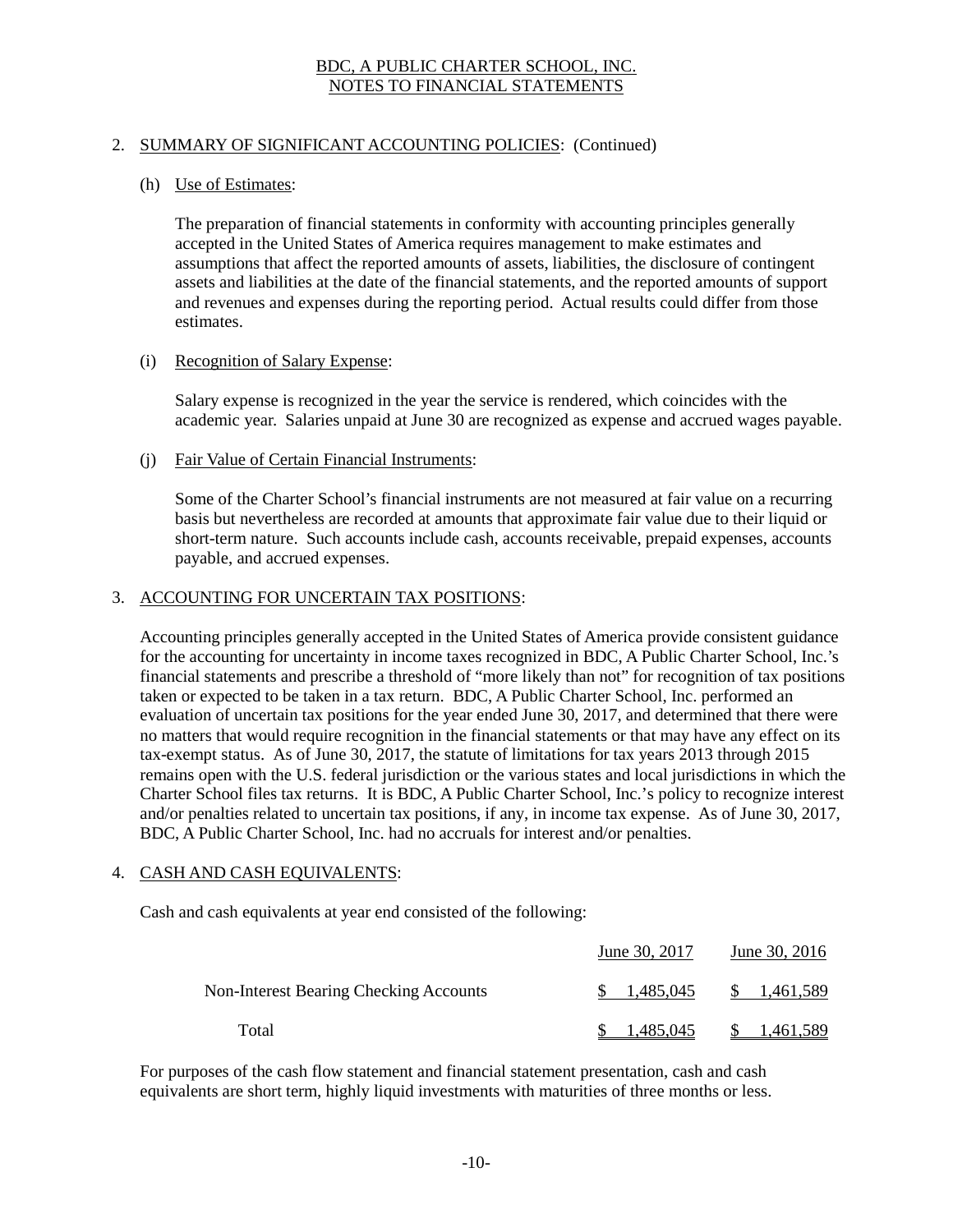# 4. CASH AND CASH EQUIVALENTS: (Continued)

BASIS DC maintains its operating funds in one financial institution. These checking accounts are covered under the Federal Deposit Insurance Corporation (FDIC) Program. Federal Deposit Insurance Corporation insurance coverage is \$250,000 per account category. Deposits held in noninterest-bearing transaction accounts are aggregated with all interest-bearing deposits and the combined total is insured up to \$250,000.

As of June 30, 2017 and 2016, \$1,248,525 and \$1,213,053, respectively, of the bank balance was deposited in excess of Federal Deposit Insurance Corporation limits. Due to increased cash flows at certain times during the year, the amount of funds at risk may have been greater than at year end. BASIS DC was at risk for the funds held in excess of the insured amounts. The Charter School has not experienced any losses related to these accounts and does not believe it is exposed to any significant credit risk on cash and cash equivalents.

#### 5. ACCOUNTS, GRANTS AND PROMISES RECEIVABLE:

#### **Accounts and Grants Receivable**

Accounts and grants receivable are current and considered to be fully collectible by management. Balances as of June 30, 2017 and 2016 consisted of the following:

|                                                           |    | June 30, 2017<br>June 30, 2016 |    |        |
|-----------------------------------------------------------|----|--------------------------------|----|--------|
| <b>Accounts Receivable</b>                                |    |                                |    |        |
| Per Pupil Funding                                         | \$ | 12,593                         | \$ | 19,470 |
| <b>Activity Fees</b>                                      |    | 9,792                          |    | 25,489 |
| Reimbursable Expenses                                     |    | 1,745                          |    |        |
| Total                                                     |    | 24,130                         |    | 44.959 |
| <b>Grants Receivable</b>                                  |    |                                |    |        |
| Individuals with Disabilities Education Act (IDEA 611) \$ |    | 5,517                          | \$ | 10,727 |
| National School Lunch and Breakfast Program               |    | 3,993                          |    | 7,563  |
| <b>Healthy Schools Act</b>                                |    | 565                            |    |        |
| Total                                                     |    | 10.075                         |    | 18.290 |

The Charter School's accounts and grants receivable consists of unsecured amounts due from funding sources whose ability to pay is subject to changes in general economic conditions. Because the Charter School does not require collateral, it is at credit risk for amounts owed to it throughout the year and at year end.

Accounts and grants receivable are stated at the amount management expects to collect from outstanding balances. Management provides for probable uncollectable amounts through a provision for bad debt expense and an adjustment to a valuation allowance based on its assessment of the current status of individual accounts. Balances that are still outstanding after management has used reasonable collection efforts are written off through a charge to the valuation allowance and a credit to accounts or grants receivable. Management believes that an allowance was not required, based on its evaluation of collectability of receivables for the years ended June 30, 2017 and 2016.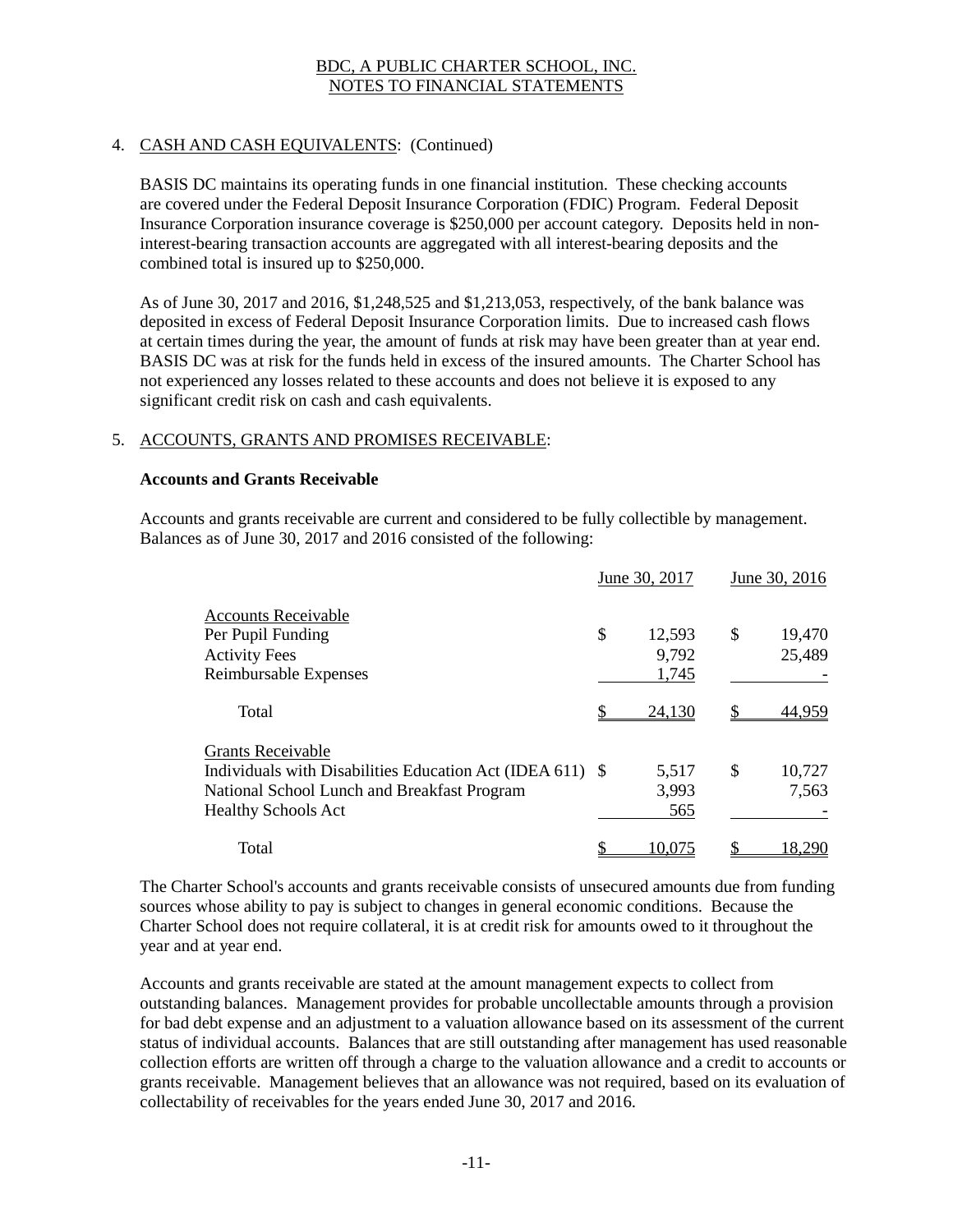# 5. ACCOUNTS, GRANTS AND PROMISES RECEIVABLE: (Continued)

Trade receivables related to program service fees (activity fees, meals, etc.) are recognized as revenue on the accrual basis of accounting at the time the program activity has occurred. Credit is extended for a period of 60 days with no interest accrual at which time payment is considered delinquent. Trade receivables are written off as uncollectable once management determines that available collection efforts have been exhausted.

#### **Promises Receivable**

Contributions are recognized when the donor makes a promise to give that is, in substance, unconditional. Promises to give represent amounts committed by donors that have not been received by the Charter School. The Charter School uses the allowance method to determine uncollectible promises to give. Balances at year end consisted of the following:

|                                             |  | June 30, 2017 | June 30, 2016 |  |  |
|---------------------------------------------|--|---------------|---------------|--|--|
| Annual Teacher Fund<br>Other - Unrestricted |  | 39.462<br>-   | - 8           |  |  |
| <b>Total Promises Receivable</b>            |  | 39 462        |               |  |  |

The above unconditional promises receivable are all due to be received in less than one year.

#### 6. FIXED ASSETS:

Furniture, equipment and textbooks are recorded at cost, or in the case of contributed property at the fair market value at the date of contribution. If an expenditure in excess of \$300 results in an asset having an estimated useful life which extends substantially beyond the year of acquisition, the expenditure is capitalized at cost and depreciated over the estimated useful lives of the assets. Textbooks with an estimated life of one year or more are capitalized. When assets are retired, or otherwise disposed of, the cost and related accumulated depreciation is removed from the accounts and any resulting gain or loss is reflected in income for the period. Depreciation has been provided on the straight-line method over the estimated useful lives of the assets. Depreciation and amortization expense for the years ended June 30, 2017 and 2016 was \$114,804 and \$116,060, respectively. Maintenance and repairs are charged to expenses as incurred. Major classifications of fixed assets and their estimated useful lives are as summarized below:

#### June 30, 2017

|                                                                                    | Depreciable<br>Life                         |   | Cost                                    |   | Accumulated<br>Depreciation           | Net Book<br>Value                          |
|------------------------------------------------------------------------------------|---------------------------------------------|---|-----------------------------------------|---|---------------------------------------|--------------------------------------------|
| <b>Textbooks</b><br>Furniture and Equipment<br>Computers<br>Leasehold Improvements | 3 Years<br>3-5 Years<br>3 Years<br>10 Years | S | 218,167<br>244,665<br>149,427<br>16,510 | S | 163,005<br>179,891<br>86,275<br>1,759 | \$<br>55,162<br>64,774<br>63,152<br>14,751 |
| Total                                                                              |                                             |   | 628,769                                 |   | 430,930                               | 97,839                                     |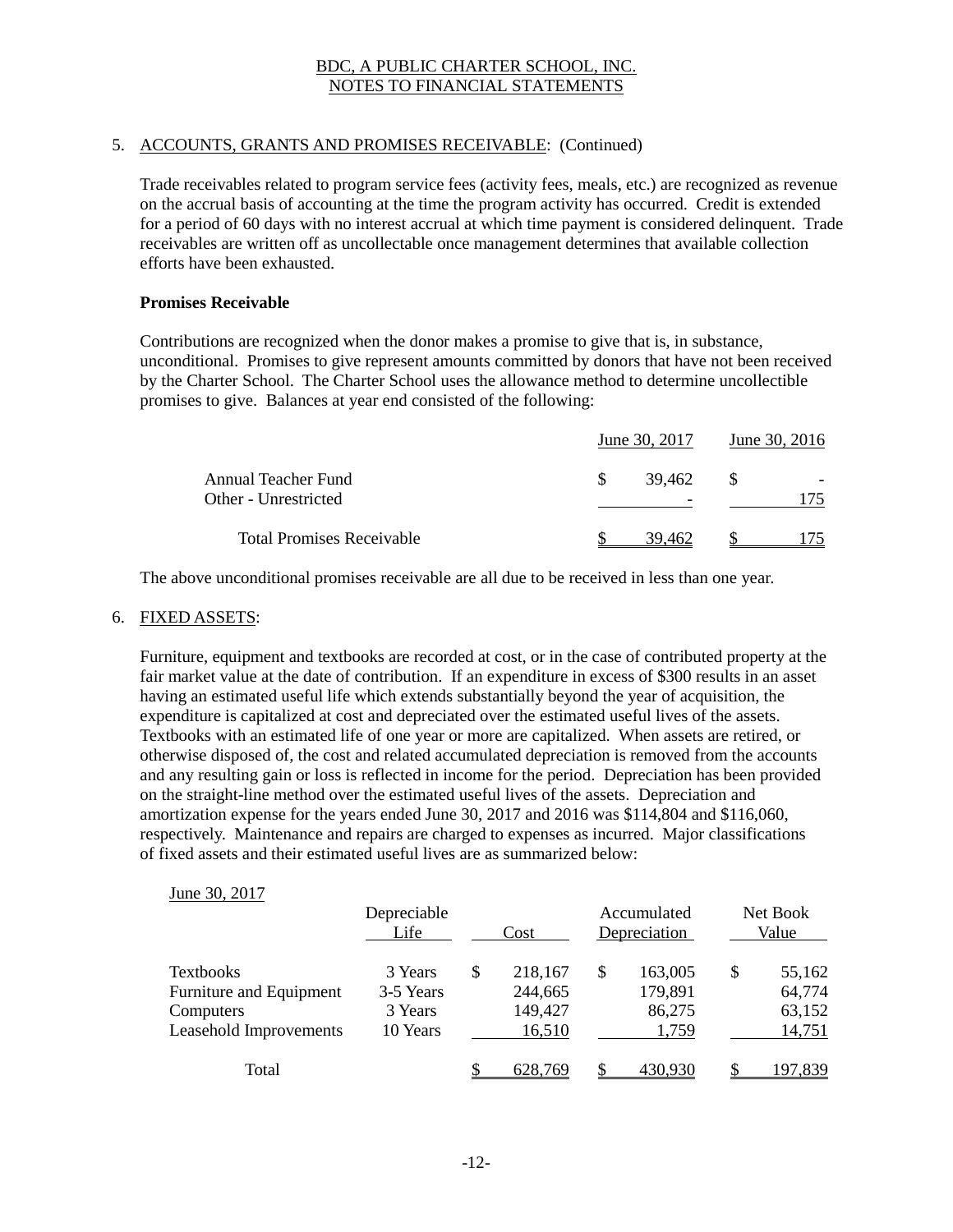# 6. FIXED ASSETS: (Continued)

 $20, 2016$ 

| June 30, 2016           | Depreciable<br>Life<br>Cost |    | Accumulated<br>Depreciation | Net Book<br>Value |         |    |         |
|-------------------------|-----------------------------|----|-----------------------------|-------------------|---------|----|---------|
| <b>Textbooks</b>        | 3 Years                     | \$ | 211,861                     | S                 | 153,404 | \$ | 58,457  |
| Furniture and Equipment | 3-5 Years                   |    | 225,290                     |                   | 144,263 |    | 81,027  |
| Computers               | 3 Years                     |    | 121,935                     |                   | 52,224  |    | 69,711  |
| Leasehold Improvements  | 10 Years                    |    | 7,397                       |                   | 370     |    | 7,027   |
| Total                   |                             |    | 566,483                     |                   | 350.261 |    | 216,222 |

#### 7. DUE TO/FROM RELATED ORGANIZATIONS:

As of June 30, 2017 and 2016, amounts due and payable to related organizations are as follow:

|                                                        | June 30, 2017<br>June 30, 2016 |     |                 |
|--------------------------------------------------------|--------------------------------|-----|-----------------|
| <b>BASIS</b> Educational Group<br><b>BASIS Schools</b> | 108,811                        | \$. | 47,348<br>3,613 |
| Total                                                  | 108.811                        |     | 50.961          |

As of June 30, 2017, an amount of \$28,225 was receivable from Basis Schools and is reflected in the statements of financial position as a current asset.

#### 8. DISTRICT OF COLUMBIA PUBLIC CHARTER SCHOOL BOARD CONTRACT:

The Charter School was approved by the District of Columbia Public Charter School Board to operate a charter school in the District of Columbia. The District of Columbia Public Charter School Board (DCPCSB) is responsible for the ongoing oversight of the Charter School's fiscal management and academic acceptability. The contract dated July 1, 2012, provides for a 15-year charter effective the date of first operation. If not renewed, the charter contract will expire on or about January 1, 2027. The charter contract may be renewed for successive 15-year periods if the DCPSCB deems that BASIS DC is in compliance with its charter contract and District statutory provisions. In addition, in accordance with the Charter School Act, the DCPCSB is required to review the BASIS DC charter every five years, with the first such review conducted in the Fall of 2016. The DCPCSB may revoke (or not renew) a charter school contract if a school violates applicable law, materially violates the charter contract or fails to meet the student academic achievement expectations set forth in the charter contract. Consequently, management does not anticipate non-renewal or revocation of its charter.

As part of the agreement with the DCPCSB, the Charter School may be charged a public charter school fee, which is not to exceed one percent of the total revenues (less philanthropic and investment revenues) within the annual budget to cover the costs of undertaking the ongoing administrative responsibilities of the Board. For the years ended June 30, 2017 and 2016 the Charter School incurred \$90,644 and \$89,267, respectively, in administrative fees.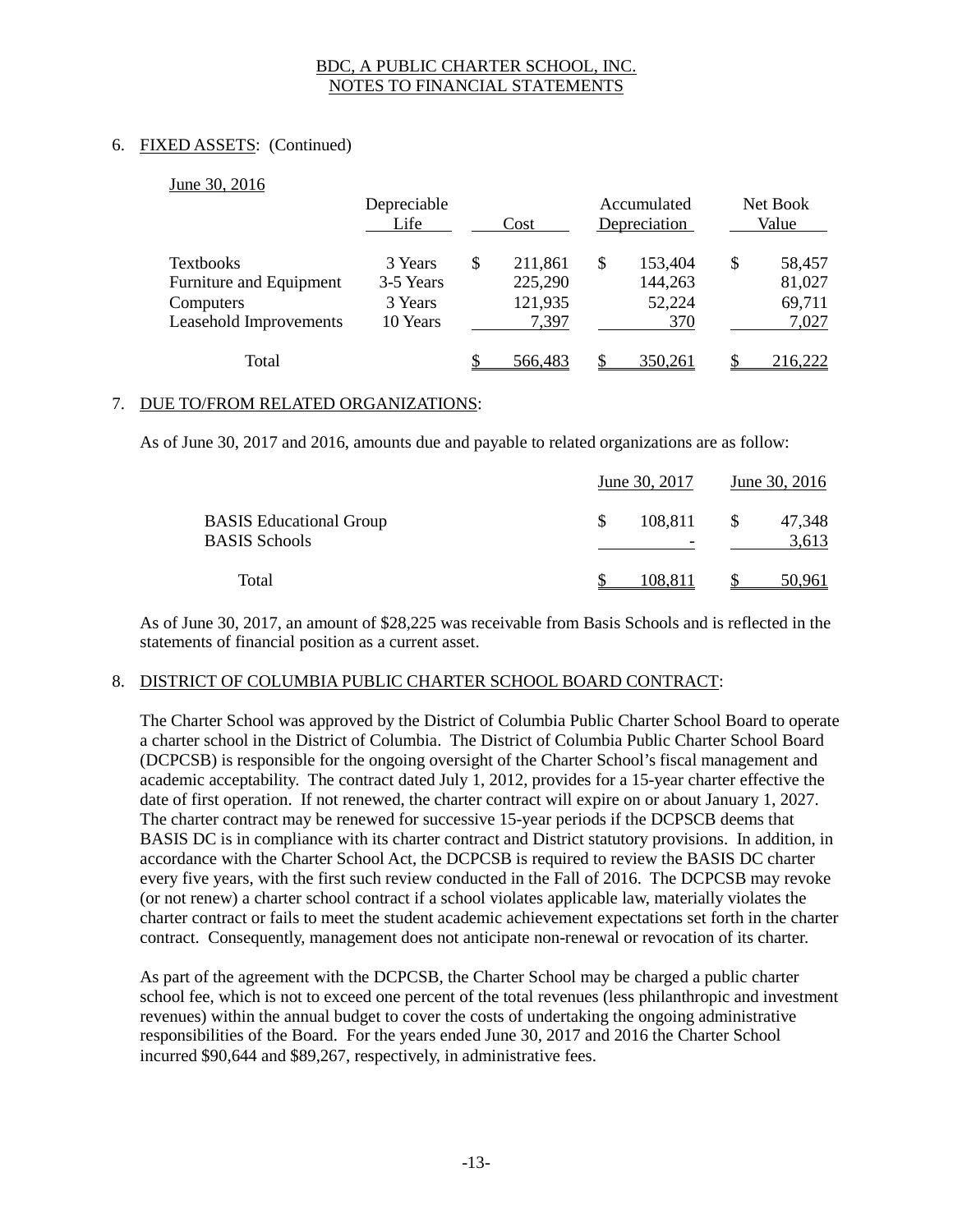#### 8. DISTRICT OF COLUMBIA PUBLIC CHARTER SCHOOL BOARD CONTRACT: (Continued)

The charter contract provides that BASIS DC may initially educate up to a predetermined number of students. However, this enrollment limit may be raised upon notification to and acceptance by the DCPCSB. The Charter School enrollment ceiling for the year ended June 30, 2017, was not permitted to be greater than 711 students. Audit enrollment for the 2016/2017 year was 597 students and for the 2015/2016 year was 597 students.

#### 9. PER-PUPIL FUNDING ALLOCATION:

The Charter School receives local funding from the District of Columbia in the form of per-pupil educational allotments and facility allotments. This funding is based on the equivalent number of full-time students and is determined annually. For the year ended June 30, 2017, the per-student rate ranged from \$9,682 to \$11,812 for the educational allotment and \$3,124 for the facility allotment. For the year ended June 30, 2016, the per-student rate ranged from \$9,492 to \$11,580 for the educational allotment and \$3,124 for the facility allotment. Additional allotments were made for Special Education services and English as a Second Language. Per-pupil funding for the years ended June 30, 2017 and 2016 was as follows:

|                                                      | June 30, 2017 |           | June 30, 2016 |
|------------------------------------------------------|---------------|-----------|---------------|
| Grade Level 5 <sup>th</sup> - 11 <sup>th</sup> Grade | S             | 6,336,094 | 6,139,615     |
| <b>Special Education</b>                             |               | 351,939   | 318,189       |
| <b>At Risk Students</b>                              |               | 106,017   | 130,977       |
| English as a Second Language                         |               | 23,721    | 18,604        |
| <b>Facilities Allowance</b>                          |               | 1,865,028 | 1,928,523     |
| Total                                                |               | 8.682,799 | 8.535.908     |

# 10. FEDERAL ENTITLEMENTS AND GRANTS:

During the years ended June 30, 2017 and 2016, BASIS DC participated in multiple federal award programs. Federal revenues recognized during the years ended June 30, 2017 and 2016 was as follows:

|                                                                                                             | June 30, 2017    |   | June 30, 2016    |
|-------------------------------------------------------------------------------------------------------------|------------------|---|------------------|
| Individuals with Disabilities Education Act (IDEA 611) $\$<br>Elementary and Secondary Education (Title II) | 90.769<br>36,117 | S | 84,934<br>32,281 |
| National School Lunch and Breakfast Program<br><b>Donated Commodities</b>                                   | 28,089<br>10,651 |   | 43,393           |
| Total                                                                                                       | 165.626          |   | 160,608          |

Federal formula grants are allocations of money to states or their subdivisions in accordance with distribution formulas prescribed by law or administrative regulation, for activities of a continuing nature not confined to a specific project. The Charter School receives federal formula grants under the provisions of the No Child Left Behind Act (NCLB) of 2001, P.L 107-110.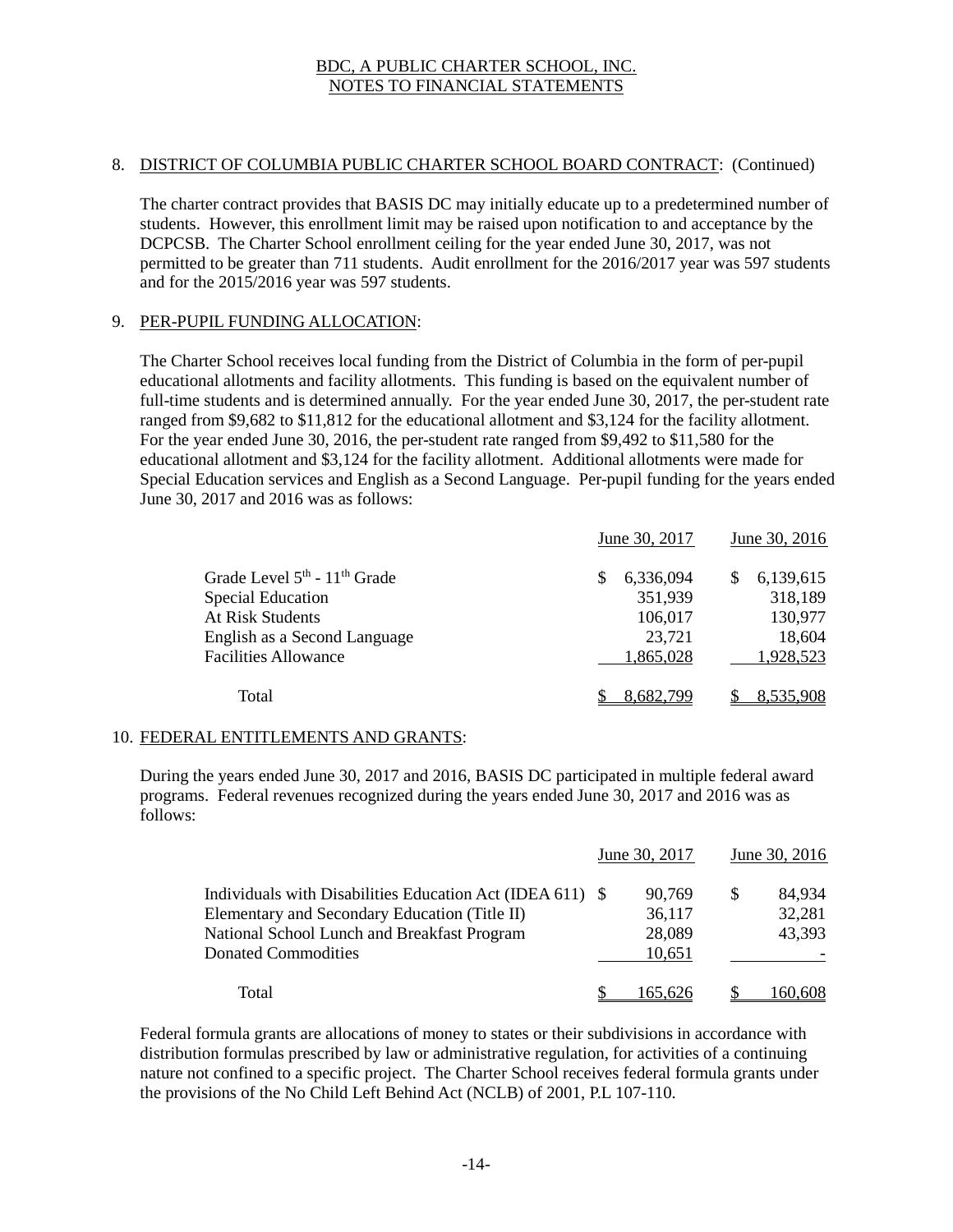# 10. FEDERAL ENTITLEMENTS AND GRANTS: (Continued)

NCLB funds are not intended to replace state or local educational funding. Rather, NCLB funds provide additional support to states, LEAs, and schools for specific purposes. Grants are provided by the U.S. Department of Education and passed through the District of Columbia Office of the State Superintendent of Education.

The National School Lunch Program and School Breakfast Program are part of the child nutrition cluster of programs operated by the U.S. Department of Agriculture. The objectives of the child nutrition cluster programs are to: (1) assist states in administering food services that provide healthful, nutritious meals to eligible children in public and non-profit private schools, residential childcare institutions, and summer recreation programs; and (2) encourage the domestic consumption of nutritious agricultural commodities.

#### 11. COMMITMENTS:

#### **Office Lease - 410-412 Eighth Street**

BASIS DC entered into a lease agreement on February 29, 2012, with BASIS School for the rental of office space located at 410-412 Eighth Street, NW, Washington, DC. The lease term is effective for a three hundred and sixty-four (364) month period beginning on February 29, 2012, and expiring on June 30, 2042, with rent payments commencing on November 21, 2012. Base rent payments have been defined as the amount equal to the amount the Lessor is obligated to pay for the debt service of the loans on the occupied property as well as any other taxes, insurance etc. on the leased property. Once the debt is retired, monthly payments will be calculated at the previous year's debt service payment adjusted annually based on the Consumer Price Index. Monthly required base lease payments at July 1, 2016, were \$140,580. Included in the lease is an option to extend for one additional consecutive ten-year period through June 30, 2052. Rent expense related to this lease for the years ended June 30, 2017 and 2016 was \$1,711,507 and \$1,129,685, respectively.

|                      | Rent            |
|----------------------|-----------------|
| Year Ending June 30, | Obligation      |
| 2018                 | 1,909,708<br>\$ |
| 2019                 | 1,938,354       |
| 2020                 | 1,967,429       |
| 2021                 | 1,996,940       |
| 2022                 | 2,026,894       |
| Total                | 9.839.32        |

#### **Photocopier Lease**

The Charter School entered into an operating lease with Konica Minolta Business, on July 31, 2012, for the rental of a three BIZHUB 751 Photocopiers. This lease calls for twenty (20) quarterly payments of \$1,145, commencing on July 31, 2012. Rental expense for the years ending June 30, 2017 and 2016 was \$4,582.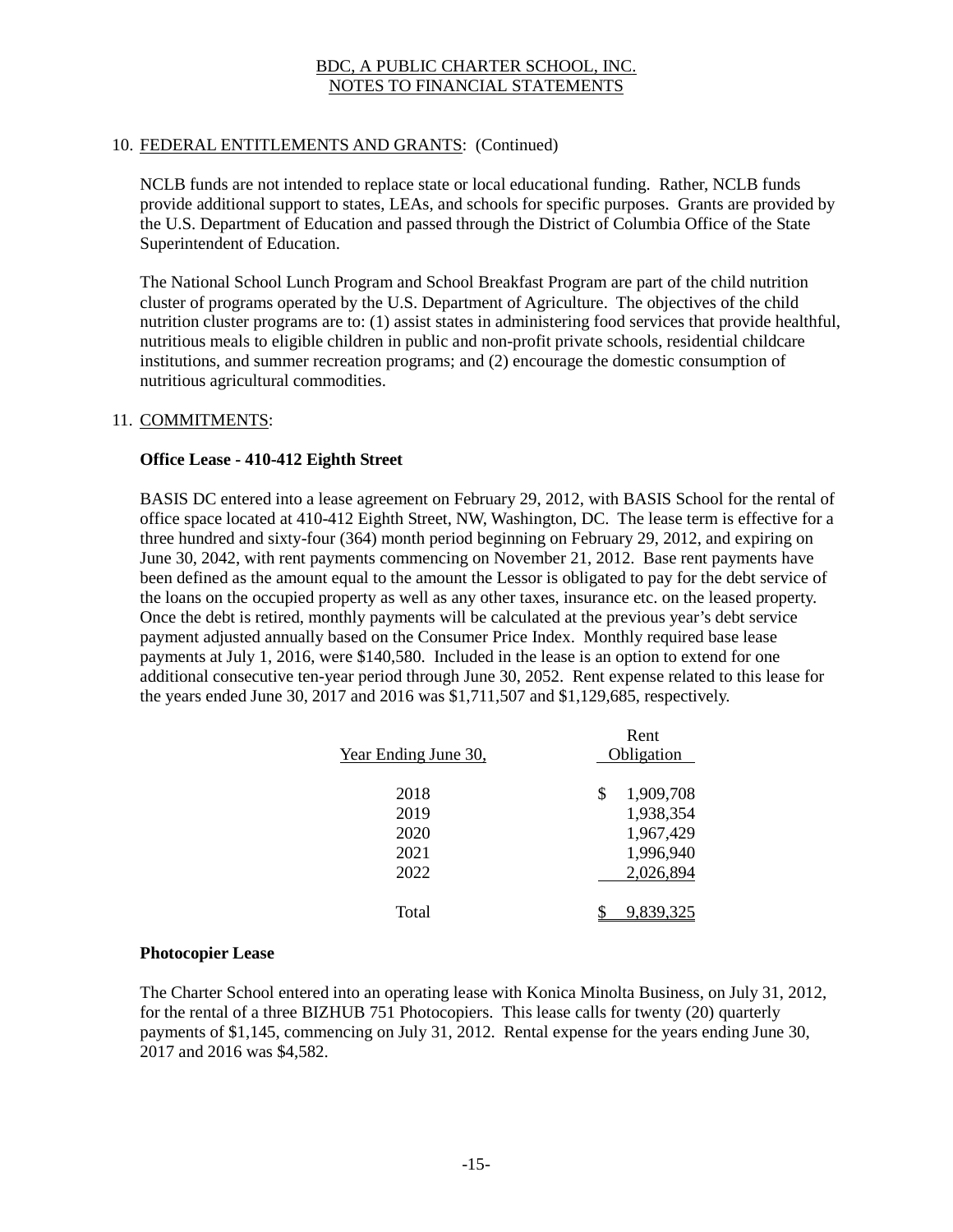# 11. COMMITMENTS: (Continued)

#### **Photocopier Lease** (Continued)

Future minimum payment due under this lease is as follows:

| Year Ended June 30, |  |
|---------------------|--|
| 2018                |  |
| Total               |  |

#### **Photocopier Lease**

The Charter School entered into an operating lease with United Business Technologies, on April 2, 2015, for the rental of a three Cannon Image Runner Advance 8295 photocopier. This lease calls for thirty-six (36) monthly payments of \$582. Rental expense for the years ending June 30, 2017 and 2016 was \$6,988. Future minimum payments due under this lease are as follows:

| Year Ended June 30, |       |
|---------------------|-------|
| 2018                | 5.241 |
| Total               | 741   |

## 12. GUARANTEE OF INDEBTEDNESS:

# **Industrial Development Authority**

On January 1, 2016, BASIS Schools refinanced existing debt through the issue of Education Facility Revenue Bonds (BASIS Schools Project, Series 2016A) by the Industrial Development Authority of the City of Phoenix, Arizona, in the aggregate principal amount of \$84,160,000. Of this amount, \$33,890,000 relates to the refinancing of debt with Educational Capital Solutions, LLC, and 410 Eight Street, LLC, originally incurred to purchase and improve the BASIC DC Campus. The proceeds of the bonds were loaned to BASIS Schools pursuant to a loan agreement dated January 1, 2016. The loan matures over 30 years with interest rates between 3.00% and 5.00%. The loan proceeds were used by BASIS Schools for the following purposes: to (i) refinance the costs of acquiring, constructing, improving and equipping, as applicable, the BASIS DC Campus, as well as five other BASIS Schools, (ii) fund a portion of a debt service reserve fund that will provide security for the bonds, (iii) pay capitalized interest on a portion of the bonds and (iv) pay certain issuance and underwriter expenses related to the bonds. The portion of the bond refinancing applicable to the BASIS DC Campus is secured by an assignment of the lease agreement and a deed of trust granting the first position lien on and security interest in the BASIS DC campus and through an assignment of the District of Columbia per pupil funding received by BASIS DC.

# **Credit Card Account**

BASIS DC utilizes a Visa credit card issued by Wells Fargo Bank for purchases related to the Charter School's activity. The credit card is issued in the name of the Charter School with a credit limit of \$20,000. Expenditures charged to this credit card are guaranteed by BASIS DC Public Charter School.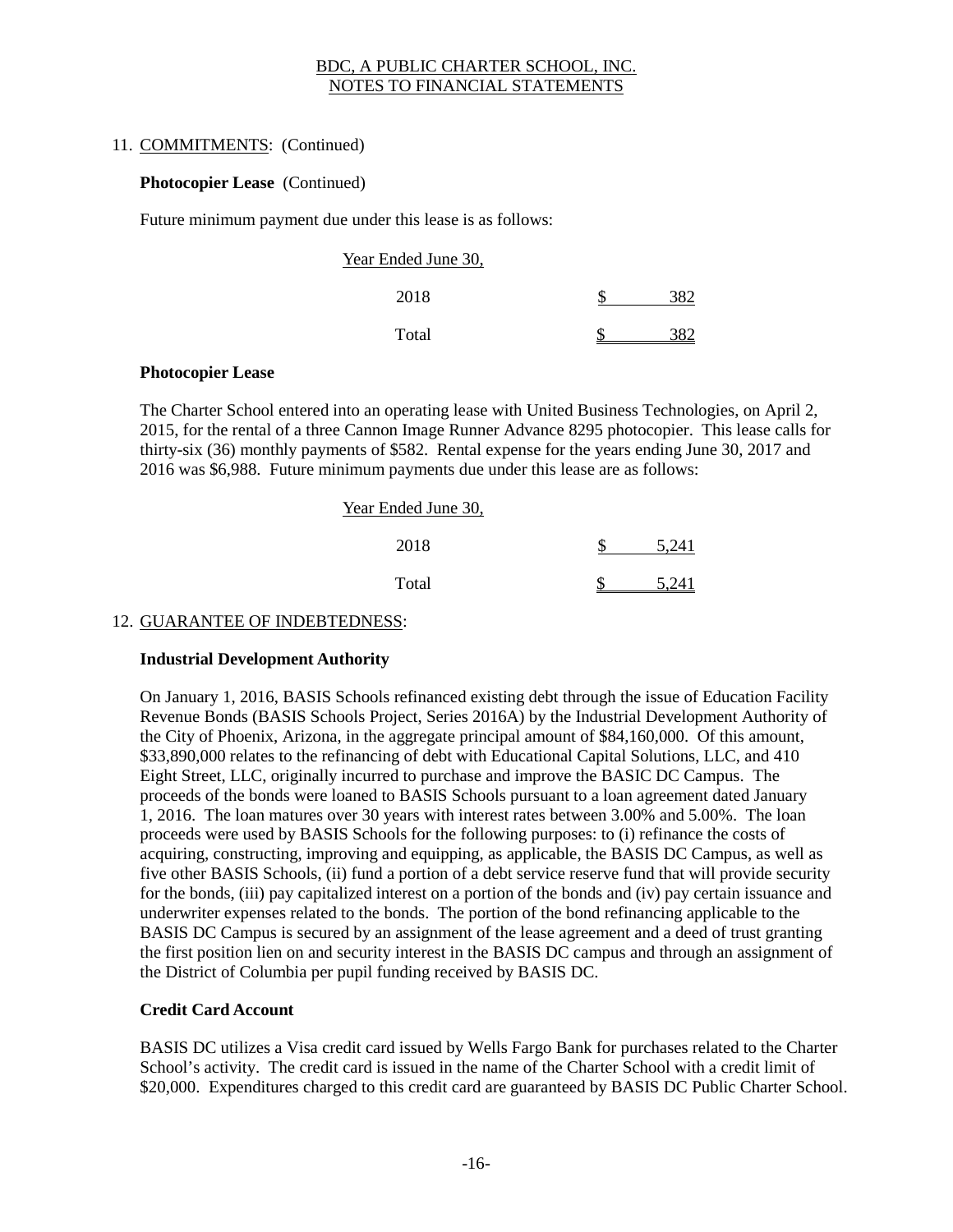# 13. RELATED PARTY TRANSACTIONS:

## **Organization Structure**

As enacted by the Articles of Incorporation, BASIS DC has a sole member with voting rights as well as other rights and privileges as authorized by its governing documents. The sole member is BASIS Schools, a separately incorporated Arizona not-for-profit  $501(c)(3)$  organization that operates multiple charter schools.

#### **School Management Contract**

BASIS Educational Group (BEG) is an Arizona corporation that was formed for the purpose of providing comprehensive educational and support services including management services and operational services to charter schools. BASIS DC entered into a service agreement with BASIS Educational Group effective October 5, 2011, and through the period of June 30, 2014. A new service agreement was entered into that was effective on July 1, 2014, and is renewable annually for up to a period of 12 years of renewals. During the year ended June 30, 2017, BASIS DC incurred expenses in the amount of \$992,839 for management fees and \$5,236,640 for leased employee wages and related benefits. During the year ended June 30, 2016, BASIS DC incurred expenses in the amount of \$976,962 for management fees and \$4,713,333 for leased employee wages and related benefits. As of June 30, 2017 and 2016, \$25,603 and \$9,727, respectively, was payable to BEG for management fees. In addition, \$292,843 and \$193,867, respectively, was payable to BEG for accrued leased employee wages and benefits and has been reflected as Accrued Wages Payable in the financial statements at June 30, 2017 and 2016.

BASIS Schools and BASIS Educational Group own the trademarks including the BASIS logo. As a provision to the management services agreement, BASIS DC is permitted to utilize these trademarked items.

#### **Board of Directors**

The Board Chairperson of BASIS DC is also the Board Chairperson of BASIS School. In addition, two of the BASIS DC board members serve together in a business capacity with a separate and unrelated not-for-profit 501(c)(3) corporation.

Two of the trustees appointed to serve on the board of directors are parents of students attending the BASIS DC charter school. Parent trustees are elected by a majority vote of the board members from a list of qualified individuals submitted to the board by an advisory committee.

#### 14. BOOSTER ORGANIZATION:

The Basis DC Boosters was incorporated and formed for the purpose of supporting the BASIS DC Public Charter School. Exemption was granted from the Internal Revenue Service to form as a  $501(c)(3)$  supporting organization within the meaning of  $509(a)(3)$  of the Internal Revenue Code, effective February 22, 2012. The Basis DC Boosters organization seeks support through fundraising and volunteerism and proceeds generated are donated to BASIS DC to fund the Annual Teacher Fund. This fund is instrumental in supporting the efforts to recruit and retain high quality teachers. During the years ended June 30, 2017 and 2016, the Boosters organization provided a donation to BASIS DC in the amount of \$38,000 and \$41,000, respectively, to be deposited and utilized in the Annual Teacher Fund.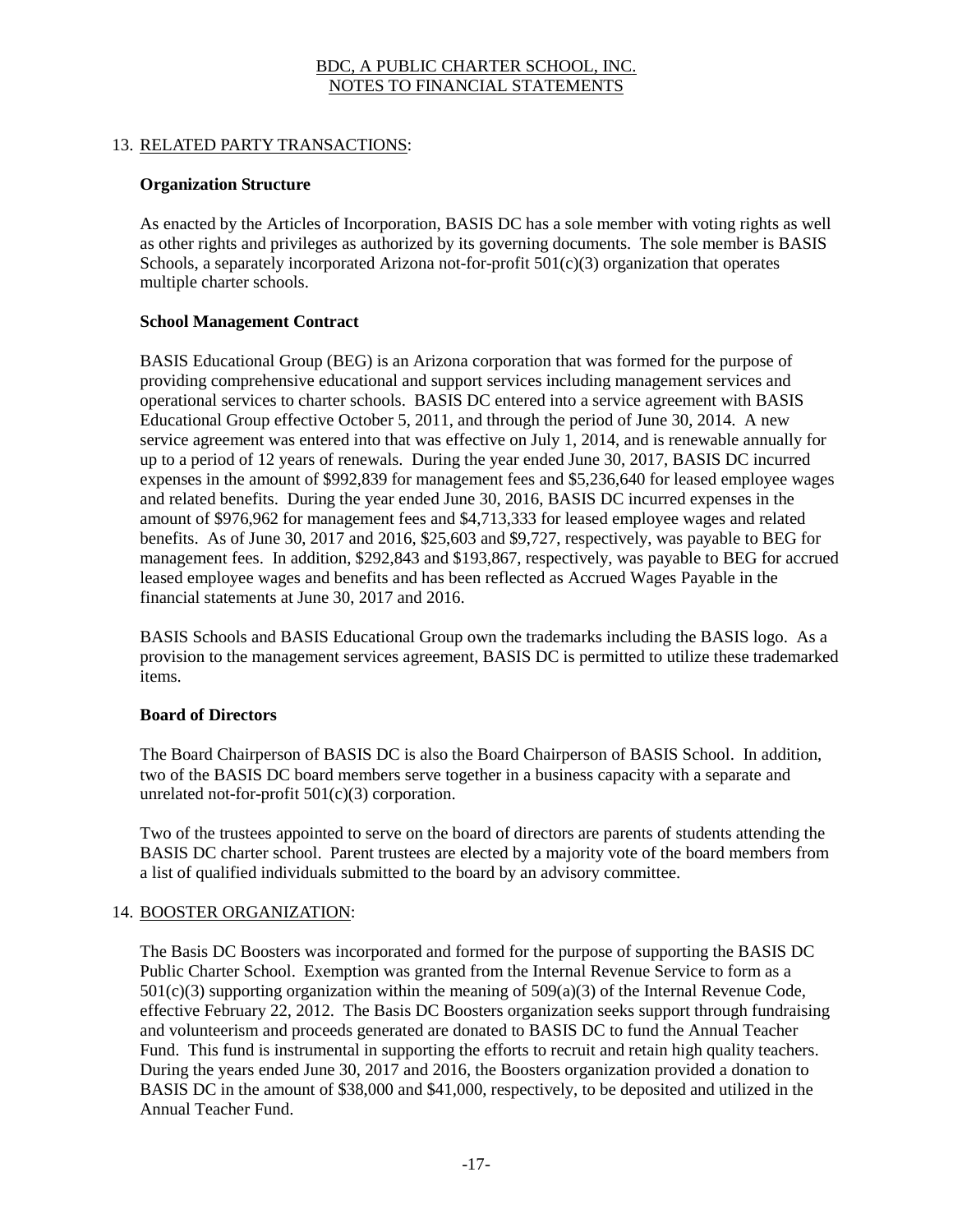#### 15. CONCENTRATIONS:

#### **Revenues**

BASIS DC receives public funds from the District of Columbia based on the number of students they enroll according to the Uniform Per Student Funding Formula developed by the Mayor and City Council. This per pupil allocation is supplemented with extra funds for students with special needs. During the years ended June 30, 2017 and 2016, ninety-four percent (94%) of total support was received from the District of Columbia in the form of per pupil funding. In addition to the revenue received through the Uniform Per Student Funding, BASIS DC receives state and federal grants awarded under the auspices of the U.S. Department of Education (No Child Left Behind and special education), as well as the U.S. Department of Agriculture (Child Nutrition). BASIS DC is entitled to receive these funds by virtue of its recognition as a Local Education Agency by the District of Columbia Public Charter School Board (DCPCSB).

BASIS DC is limited to enrolling students that are residents of the District of Columbia. As a DC Public Charter School, the Charter School must compete for students against the DC Public School system as well as other DC Public Charter Schools.

# 16. CONTINGENCIES:

BASIS DC was granted its charter by the District of Columbia Public Charter School Board, authorized under the District of Columbia School Reform Act of 1995, Public Law 104-134, as amended. BASIS DC has no reason to believe that this relationship will be discontinued in the foreseeable future. However, any interruption of this relationship (i.e., the failure to continue this charter authorization or withholding of funds) could adversely affect the Charter School's ability to finance ongoing operations.

The Charter School depends on per pupil allocations, grants, and contributions for a significant portion of its revenues. The ability of the sources of revenues to continue giving amounts comparable with prior years may be dependent upon future economic conditions and continued deductibility for income tax purposes of grants and contributions to the Charter School. While the Charter School's board of directors and management believes the Charter School has the resources to continue its programs, its ability to do so, and the extent to which it continues, may be dependent on the above factors.

Laws and regulations governing charter schools are complex and subject to interpretation. BASIS DC believes that it is in compliance with all applicable laws and regulations and is not aware of any pending or threatened investigations involving allegations of potential wrongdoing.

The viability of public charter schools and funding for these schools is dependent on the consensus of current and future administration of the District of Columbia. Any future change in dynamics could adversely affect the operations of public charter schools.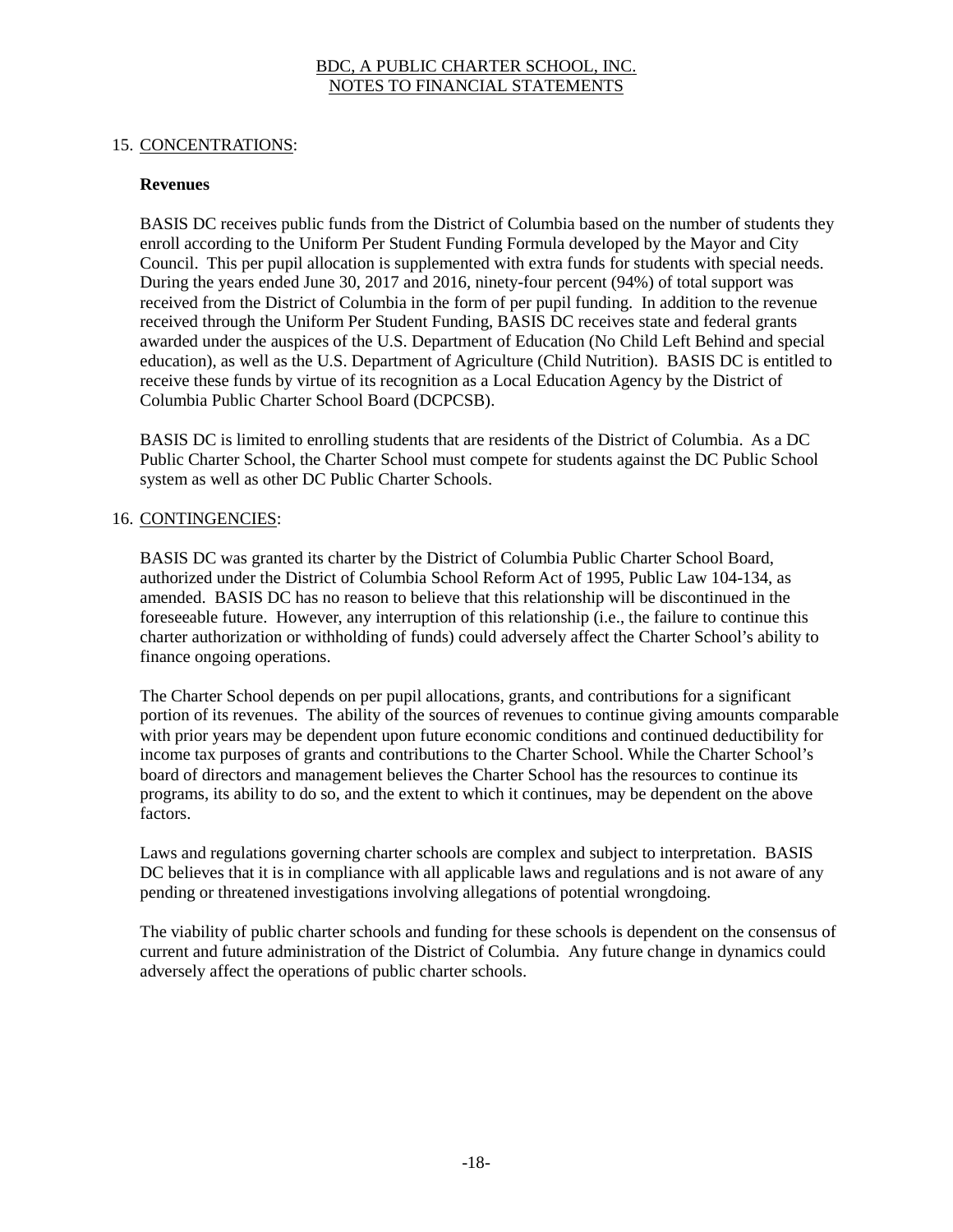#### 17. SUBSEQUENT EVENTS:

#### **Financial Statement Preparation**

In preparing these financial statements, management has evaluated events and transactions for potential recognition or disclosure through November 29, 2017, the date the financial statements were available to be issued, and has determined that no adjustments are necessary to the amounts reported in the accompanying financial statements.

#### **Enrollment**

Anticipated enrollment for the 2017/2018 school year is five hundred and ninety-five (595) students. These enrollment numbers are down from the current audit enrollment number of five hundred and ninety-seven (597) students during the 2016/2017 school year.

#### **Additional Funding - Washington Teacher's Union Contract**

On October 1, 2017, the City Council approved the Washington Teacher's Union Contract. This contract will result in additional funds to both DC Public Schools and DC Public Charter Schools through an increase in the Uniform per Student Funding Formula. These additional funds result in a 5.9% increase above the original per pupil funding amounts. The Charter School will receive an additional one-time payment during the year ended June 30, 2018 to reflect the increase to the 2017 fiscal year per pupil funding base rate. The amount paid to the Charter School will be calculated based on the final enrollment audit count, supplemental payments and extended school year funding for the year ended June 30, 2017. The 2017 fiscal year base rate will increase by an amount of \$203 over the original base rate of \$9,682 to a revised base rate of \$9,885.

#### 18. OCCUPANCY COST:

The cost of occupancy for the years ended June 30, 2017 and 2016 consisted of the following:

|                              | June 30, 2017  | June 30, 2016    |  |  |
|------------------------------|----------------|------------------|--|--|
| Rent                         | 1,711,507<br>S | 1,129,685<br>\$. |  |  |
| Insurance - Building         | 26,894         | 46,040           |  |  |
| Janitorial Services/Supplies | 117,018        | 117,972          |  |  |
| Maintenance and Repairs      | 59,890         | 82,587           |  |  |
| <b>Utilities</b>             | 100,957        | 96,430           |  |  |
| Security                     | 5,702          | 5,912            |  |  |
| Depreciation - Leaseholds    | 1,389          |                  |  |  |
| Total                        | 2.023.357      | /8,626           |  |  |

#### 19. FUNDRAISING:

During the years ended June 30, 2017 and 2016, expenses incurred for the purpose of fundraising were \$48,233 and \$33,437, respectively.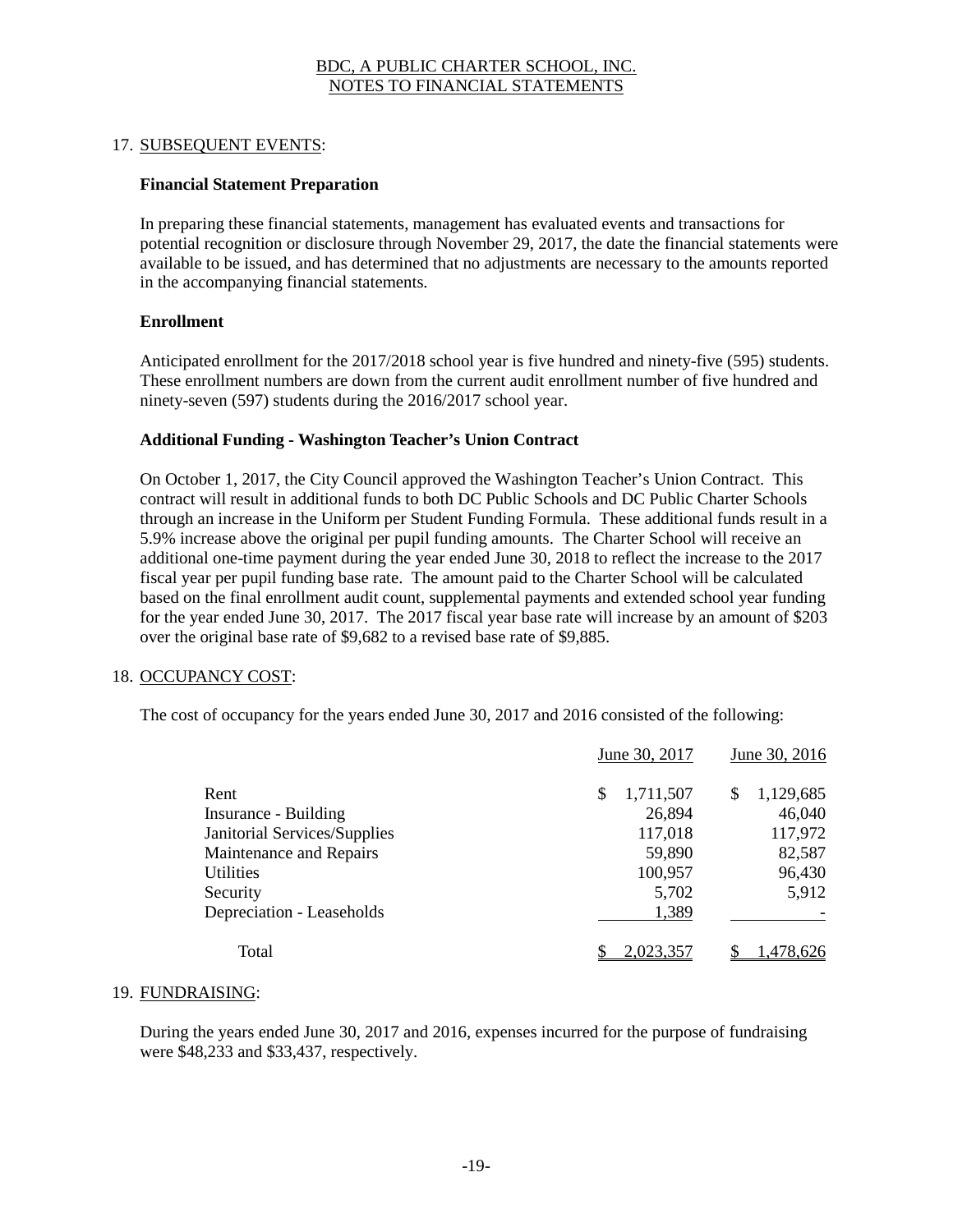## 20. ADVERTISING:

Advertising costs are expensed when incurred. Advertising activities were conducted for the purpose of promoting open enrollment to the school and to provide outreach to the community. Direct advertising costs in the amount of \$24,048 and \$14,673 were incurred during the years ended June 30, 2017 and 2016, respectively.

#### 21. RETIREMENT PLAN:

#### **401(k) Retirement Plan**

Pension benefits for the leased employees of BASIS DC are provided through a defined contribution 401(k) retirement plan sponsored by BASIS Educational Group and administered by Principal. In a defined contribution plan, benefits depend solely on amounts contributed to the plan plus investment earnings. Provisions of the plan allow for the employees to contribute up to the statutory limits set by the Internal Revenue Code.

The Charter School is required to make employer non-elective safe harbor contributions of 3% of annual employee compensation for employees with more than six months of employment. Participants are 100% vested in their contributions and the 3% employer safe harbor contribution. Authorized entry dates into the plan are January  $1<sup>st</sup>$  and July  $1<sup>st</sup>$  following the date that the eligibility requirements are met. In addition, there is a discretionary contribution determined on an annual basis separated into two separate tiers dependent upon length of service. For employees with less than fifty-eight (58) months of service, employer contributions are equal to 1/2% of eligible compensation for each 1% the employee contributes above 3% up to a maximum total employer contribution of 4%. For those employees with fifty-eight (58) months or more (other than highly compensated employees), the employer will provide a match contribution up to a maximum total employer contribution of 9%.

#### 22. CONSOLIDATION:

Management has applied principles of FASB ASC 958-810, *Reporting of Related Entities by Not-for-Profit Organizations,* in assessing the need to consolidate the financial statements of BASIS DC with those of BASIS School. Under FASB ASC 958-810, consolidation should occur if both an economic interest between the organizations and control (such as ownership or a majority of common board members) exists. BASIS School is the sole member/owner of BASIS DC. Based on the criteria stipulated in the pronouncement, management has determined that financial statement consolidation is appropriate. The financial statements of BASIS DC have been included in the separately issued financial statements of BASIS School.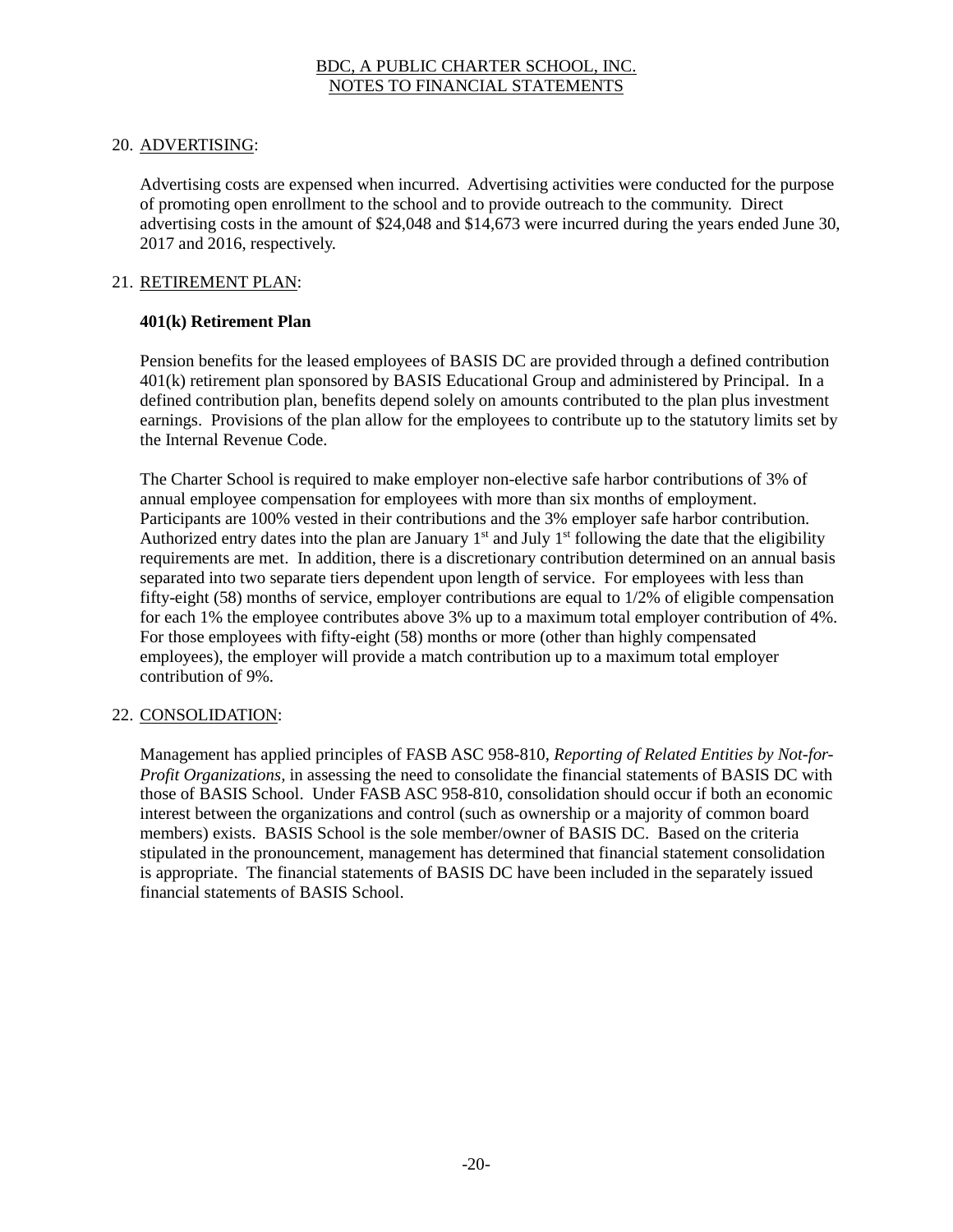#### BDC, A PUBLIC CHARTER SCHOOL, INC. AN AFFILIATE OF BASIS SCHOOL, INC. COMPARATIVE SCHEDULES OF FUNCTIONAL EXPENSES FOR THE YEARS ENDED JUNE 30, 2017 AND 2016

|                                                | June 30, 2017             |                            |                               |              | June 30, 2016           |                         |                               |              |
|------------------------------------------------|---------------------------|----------------------------|-------------------------------|--------------|-------------------------|-------------------------|-------------------------------|--------------|
|                                                | Total                     | Educational<br>Services    | General and<br>Administrative | Fundraising  | Total                   | Educational<br>Services | General and<br>Administrative | Fundraising  |
| Personnel, Salaries and Benefits:              |                           |                            |                               |              |                         |                         |                               |              |
| <b>Contracted Executive Salaries</b>           | <sup>\$</sup><br>352,314  | \$<br>220,227              | \$<br>108,852                 | \$<br>23,235 | $\mathbb{S}$<br>266,611 | \$<br>162,377           | \$<br>90,994                  | \$<br>13,240 |
| Teachers' Salaries                             | 2,821,788                 | 2,821,788                  |                               |              | 2,782,035               | 2,782,035               |                               |              |
| <b>Other Educational Professional Salaries</b> | 476,097                   | 476,097                    |                               |              | 165,787                 | 165,787                 | $\overline{\phantom{a}}$      |              |
| <b>Clerical Salaries</b>                       | 637,908                   | 548,505                    | 80,126                        | 9,277        | 634,447                 | 585,572                 | 43,333                        | 5,542        |
| <b>Business Operation Salaries</b>             | 168,763                   | 89,327                     | 76,412                        | 3,024        | 135,535                 | 83,232                  | 49,563                        | 2,740        |
| <b>Employee Benefits</b>                       | 449,768                   | 419,400                    | 26,782                        | 3,586        | 407,231                 | 386,237                 | 18,794                        | 2,200        |
| <b>Payroll Taxes</b>                           | 361,654                   | 337,235                    | 21,535                        | 2,884        | 321,687                 | 305,102                 | 14,847                        | 1,738        |
| <b>Temporary Staff</b>                         |                           |                            |                               |              | 345                     | 345                     | $\overline{a}$                |              |
| <b>Staff Development Costs</b>                 | 45,392                    | 42,667                     | 2,725                         |              | 31,667                  | 27,210                  | 4,457                         |              |
| Total Personnel, Salaries and Benefits         | 5,313,684                 | 4,955,246                  | 316,432                       | 42,006       | 4,745,345               | 4,497,897               | 221,988                       | 25,460       |
| <b>Direct Student Costs:</b>                   |                           |                            |                               |              |                         |                         |                               |              |
| Food Service                                   | $\mathcal{S}$<br>166,731  | $\mathcal{S}$<br>166,731   | \$                            | $\mathbb{S}$ | $\mathbb{S}$<br>147,420 | $\mathbb{S}$<br>147,420 | $\mathbb{S}$                  | \$           |
| <b>Instructional Supplies and Equipment</b>    | 117,666                   | 117,666                    |                               |              | 69,433                  | 69,433                  |                               |              |
| Contracted Instructional/Student Services      | 76,998                    | 76,998                     |                               |              | 77,003                  | 77,003                  |                               |              |
| <b>Extracurricular Supplies and Expenses</b>   | 25,528                    | 25,528                     |                               |              | 40,545                  | 40,545                  |                               |              |
| Depreciation - Textbooks                       | 43,735                    | 43,735                     |                               |              | 48,564                  | 48,564                  |                               |              |
| Other Student Costs                            | 6,294                     | 6,294                      |                               |              |                         |                         |                               |              |
| <b>Total Direct Student Costs</b>              | 436,952                   | 436,952                    |                               |              | 382,965                 | 382,965                 |                               |              |
| <b>Occupancy Costs:</b>                        |                           |                            |                               |              |                         |                         |                               |              |
| Rent                                           | 1,711,507<br>$\mathbb{S}$ | 1,608,774<br><sup>\$</sup> | $\mathbb{S}$<br>102,733       | \$           | \$<br>1,129,685         | 1,077,264<br>\$         | $\mathbb{S}$<br>52,421        | \$           |
| <b>Building Insurance</b>                      | 26,894                    | 25,280                     | 1,614                         |              | 46,040                  | 43,904                  | 2,136                         |              |
| Depreciation - Leaseholds                      | 1,389                     | 1,306                      | 83                            |              |                         |                         |                               |              |
| Janitorial Service/Supplies                    | 117,018                   | 109,994                    | 7,024                         |              | 117,972                 | 112,498                 | 5,474                         |              |
| Maintenance and Repairs                        | 59,890                    | 56,295                     | 3,595                         |              | 82,587                  | 78,755                  | 3,832                         |              |
| Utilities                                      | 100,957                   | 94,897                     | 6,060                         |              | 96,430                  | 91,955                  | 4,475                         |              |
| Security                                       | 5,702                     | 5,360                      | 342                           |              | 5,912                   | 5,638                   | 274                           |              |
| <b>Total Occupancy Costs</b>                   | 2,023,357                 | 1,901,906                  | 121,451                       |              | ,478,626                | 1,410,014               | 68,612                        |              |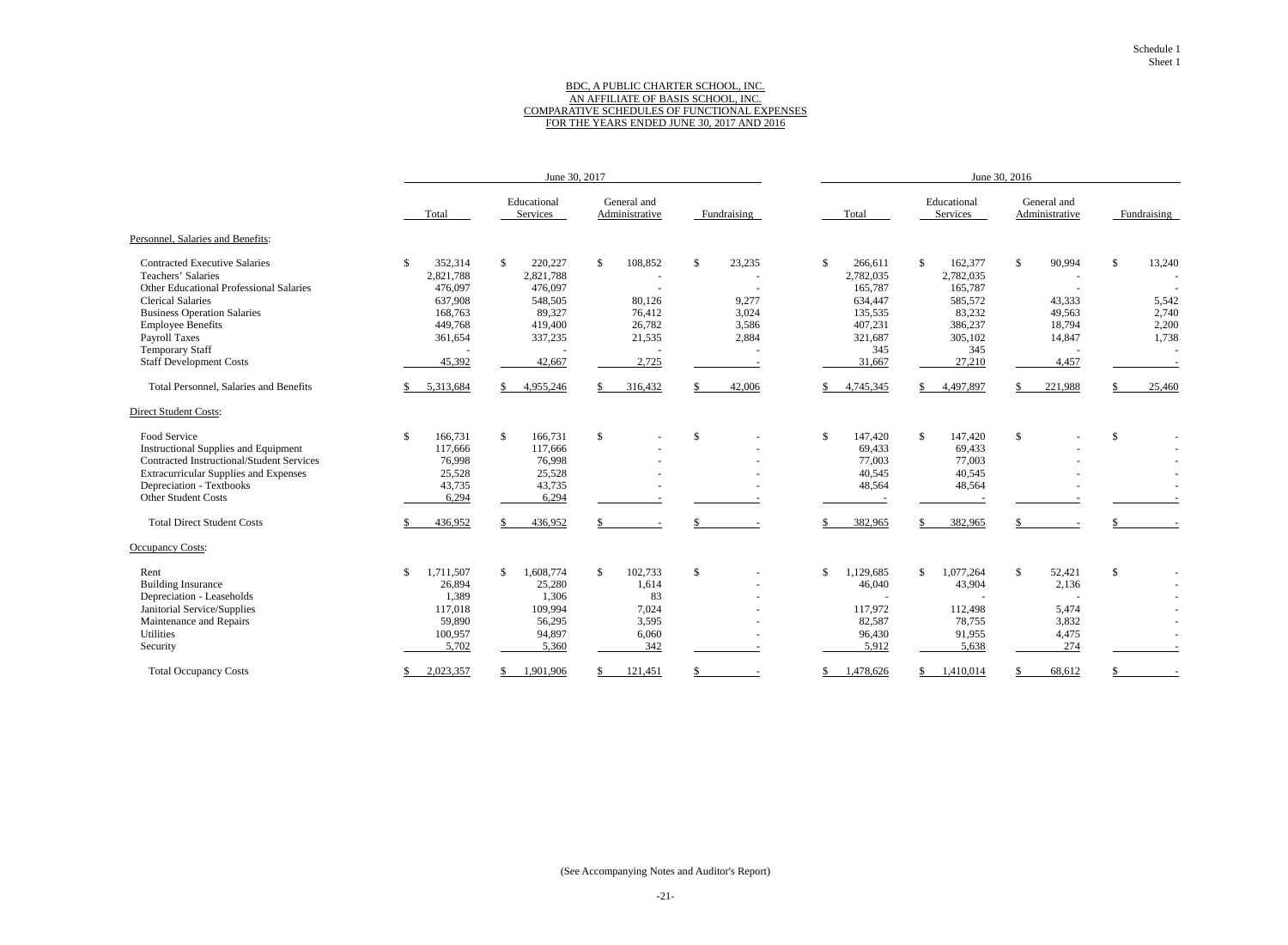#### BDC, A PUBLIC CHARTER SCHOOL, INC. AN AFFILIATE OF BASIS SCHOOL, INC. COMPARATIVE SCHEDULES OF FUNCTIONAL EXPENSES FOR THE YEARS ENDED JUNE 30, 2017 AND 2016

|                                         |               | June 30, 2017            |                               |                                |              | June 30, 2016           |                               |                 |  |
|-----------------------------------------|---------------|--------------------------|-------------------------------|--------------------------------|--------------|-------------------------|-------------------------------|-----------------|--|
|                                         | Total         | Educational<br>Services  | General and<br>Administrative | Fundraising                    | Total        | Educational<br>Services | General and<br>Administrative | Fundraising     |  |
| Office Expenses:                        |               |                          |                               |                                |              |                         |                               |                 |  |
| Office Supplies and Materials           | 15,736<br>\$  | $\mathbb{S}$<br>13,607   | \$<br>869                     | $\mathcal{S}$<br>1,260         | \$<br>32,320 | $\mathbb{S}$<br>29,488  | $\mathbb{S}$<br>1,435         | \$<br>1,397     |  |
| <b>Equipment Rental and Maintenance</b> | 26,020        | 24,458                   | 1,562                         |                                | 21,363       | 20,372                  | 991                           |                 |  |
| Telecommunications                      | 10,322        | 9,702                    | 620                           |                                | 6,487        | 6,185                   | 302                           |                 |  |
| Internet DSL/Cable                      | 42,659        | 40,098                   | 2,561                         |                                | 43,409       | 41,395                  | 2,014                         |                 |  |
| Postage and Shipping                    | 1,563         | 1,430                    | 91                            | 42                             | 1,456        | 1,388                   | 68                            |                 |  |
| Travel                                  | 52,239        | 49,104                   | 3,135                         |                                | 1,340        | 1,272                   | 61                            | $7\phantom{.0}$ |  |
| Recruitment                             | 32,636        | 30,677                   | 1,959                         |                                | 25,572       | 24,386                  | 1,186                         |                 |  |
| Marketing and Promotion                 | 24,048        | 24,048                   |                               |                                | 14,673       | 14,673                  |                               |                 |  |
| <b>Total Office Expenses</b>            | 205,223       | 193,124<br><sup>\$</sup> | 10,797                        | 1,302<br>\$.                   | 146,620      | 139,159<br>\$.          | 6,057                         | 1,404           |  |
| General Expenses:                       |               |                          |                               |                                |              |                         |                               |                 |  |
| Insurance                               | 41,068<br>\$. | $\mathcal{S}$<br>38,603  | $\mathbb{S}$<br>2,465         | \$<br>$\overline{\phantom{a}}$ | \$<br>25,075 | \$<br>23,911            | $\mathbb{S}$<br>1,164         | \$              |  |
| Meeting and Event Expenses              | 1,720         | 782                      | 49                            | 889                            | 5,621        | 5,331                   | 260                           | 30              |  |
| Licenses and Permits                    |               |                          |                               |                                | 1,098        | 1,047                   | 51                            |                 |  |
| Dues and Subscriptions                  | 48,926        | 45,990                   | 2,936                         |                                | 34,110       | 32,528                  | 1,582                         |                 |  |
| Accounting and Legal Services           | 32,853        | 8,325                    | 24,528                        |                                | 35,711       | 6,600                   | 29,111                        |                 |  |
| Consultants                             |               |                          |                               |                                | 8,604        | 4,604                   |                               | 4,000           |  |
| Payroll Service Fee                     | 10,428        | 9,724                    | 621                           | 83                             | 9,247        | 8,769                   | 428                           | 50              |  |
| <b>Service Charges</b>                  | 7,817         |                          | 3,864                         | 3,953                          | 6,138        |                         | 3,645                         | 2,493           |  |
| <b>Authorizer Fee</b>                   | 90,644        | 85,203                   | 5,441                         |                                | 89,267       | 85,125                  | 4,142                         |                 |  |
| School Management Fee                   | 992,839       | 933,244                  | 59,595                        |                                | 976,962      | 931,628                 | 45,334                        |                 |  |
| Depreciation                            | 69,680        | 65,497                   | 4,183                         |                                | 67,496       | 64,364                  | 3,132                         |                 |  |
| <b>Offices Expenses</b>                 | 1,992         | 1,872                    | 120                           |                                | 2,016        | 1,922                   | 94                            |                 |  |
| <b>Total General Expenses</b>           | 1,297,967     | 1,189,240                | 103,802                       | 4,925                          | ,261,345     | 1,165,829<br>\$         | 88,943                        | 6,573           |  |
| TOTAL FUNCTIONAL EXPENSES               | 9,277,183     | 8,676,468                | 552,482                       | 48,233                         | 8,014,901    | 7,595,864               | 385,600                       | 33,437          |  |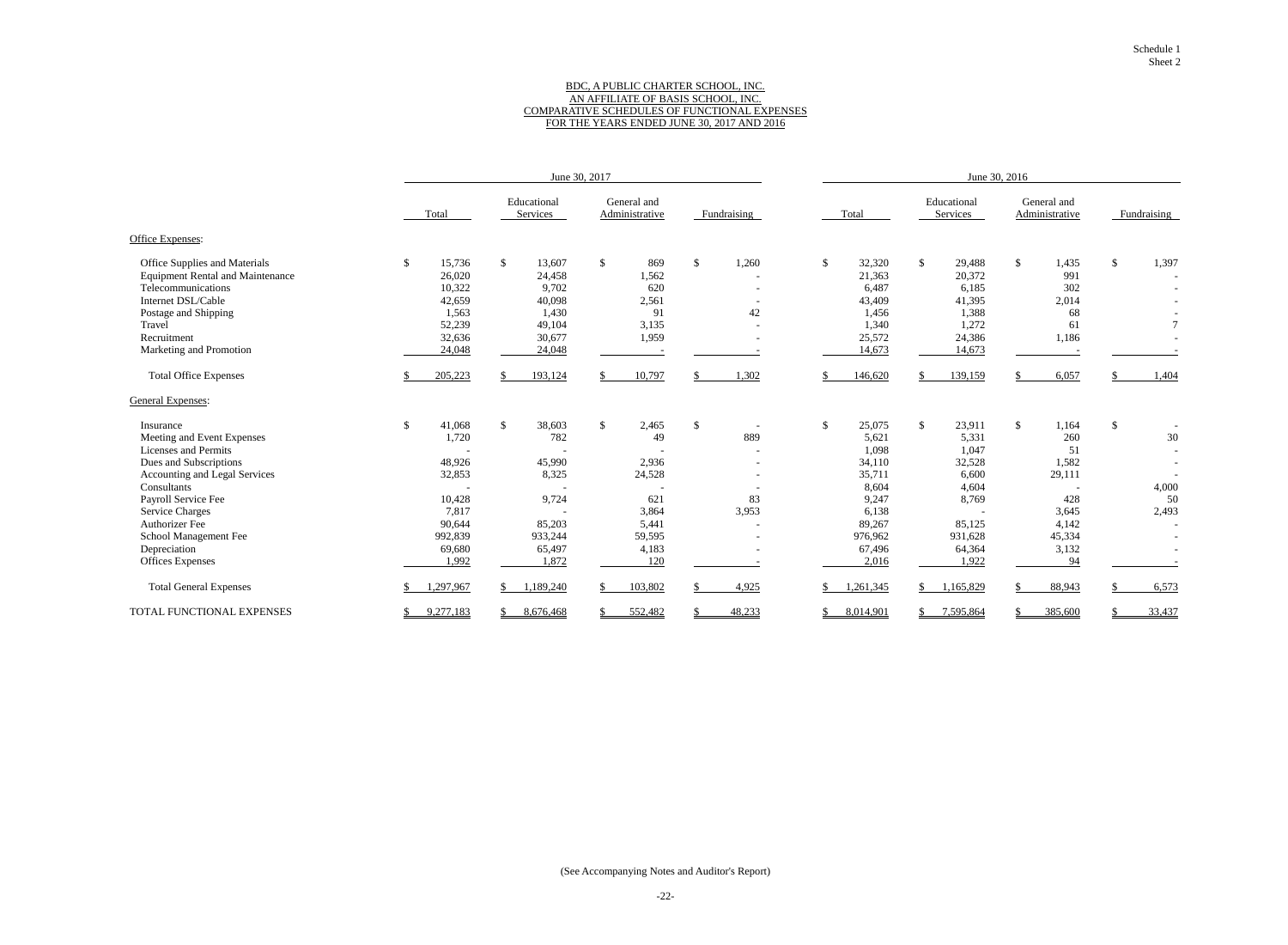#### BDC, A PUBLIC CHARTER SCHOOL, INC. AN AFFILIATE OF BASIS SCHOOL, INC. COMPARATIVE SCHEDULES OF AVERAGE COST PER STUDENT FOR THE YEARS ENDED JUNE 30, 2017 AND 2016

| June 30, 2017                                                                       |       |                                                    |                                    |
|-------------------------------------------------------------------------------------|-------|----------------------------------------------------|------------------------------------|
|                                                                                     |       | <b>Total Cost</b>                                  | <b>Average Cost</b><br>Per Student |
| Instructional<br><b>Occupancy Cost</b><br>General and Administrative<br>Fundraising |       | 6,774,562<br>\$.<br>2,023,357<br>431,031<br>48,233 | 11,348<br>\$<br>3,389<br>722<br>81 |
|                                                                                     | Total | 9,277,183                                          | 15.540                             |

The above is the average per student cost for the year ended June 30, 2017, and is based on a full time equivalent (FTE) enrollment of 597 students.

June 30, 2016

|                            |       | <b>Total Cost</b> | <b>Average Cost</b><br>Per Student |        |
|----------------------------|-------|-------------------|------------------------------------|--------|
| Instructional              |       | 6,185,850<br>S    | S                                  | 10,362 |
| <b>Occupancy Cost</b>      |       | 1,478,626         |                                    | 2,477  |
| General and Administrative |       | 316,988           |                                    | 530    |
| Fundraising                |       | 33,437            |                                    | 56     |
|                            | Total | 8.014.901         |                                    | 13.425 |

The above is the average per student cost for the year ended June 30, 2016, and is based on a full time equivalent (FTE) enrollment of 597 students.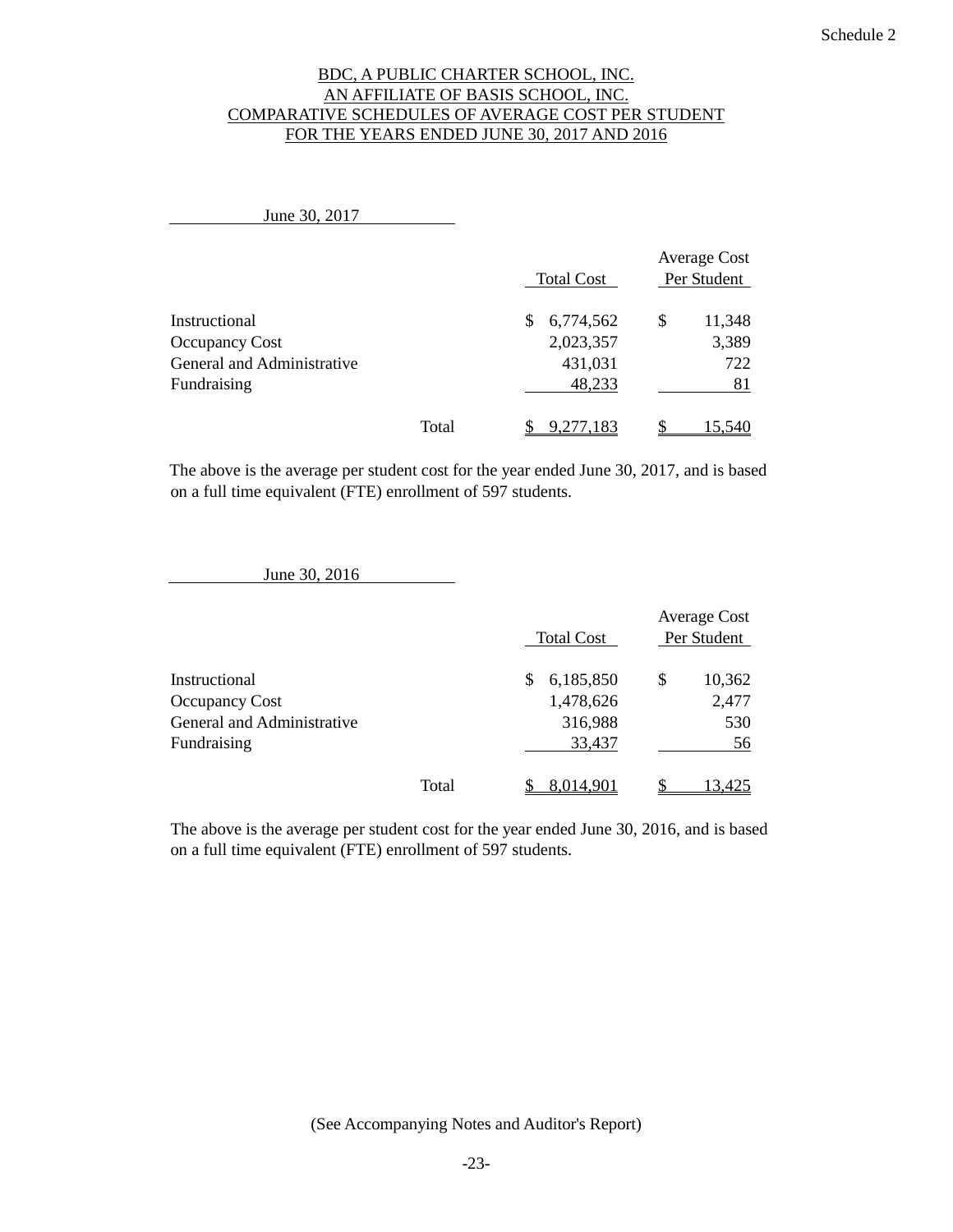# Kendall, Prebola and Jones, LLC

Certified Public Accountants

Board of Directors BDC, A Public Charter School, Inc. 410 8th Street, NW Washington, DC 20004

## INDEPENDENT AUDITOR'S REPORT ON INTERNAL CONTROL OVER FINANCIAL REPORTING AND ON COMPLIANCE AND OTHER MATTERS BASED ON AN AUDIT OF FINANCIAL STATEMENTS PERFORMED IN ACCORDANCE WITH *GOVERNMENT AUDITING STANDARDS*

We have audited, in accordance with auditing standards generally accepted in the United States of America and the standards applicable to financial audits contained in *Government Auditing Standards*, issued by the Comptroller General of the United States, the financial statements of BDC, A Public Charter School, Inc., (a nonprofit organization and affiliate of BASIS School, Inc.), which comprise the statement of financial position as of June 30, 2017, and the related statements of activities and cash flows for the year then ended, and the related notes to the financial statements, and have issued our report thereon dated November 29, 2017.

#### *Internal Control Over Financial Reporting*

In planning and performing our audit of the financial statements, we considered BDC, A Public Charter School, Inc.'s internal control over financial reporting (internal control) to determine the audit procedures that are appropriate in the circumstances for the purpose of expressing our opinion on the financial statements, but not for the purpose of expressing an opinion on the effectiveness of BDC, A Public Charter School, Inc.'s internal control. Accordingly, we do not express an opinion on the effectiveness of BDC, A Public Charter School, Inc.'s internal control.

A *deficiency in internal control* exists when the design or operation of a control does not allow management or employees, in the normal course of performing their assigned functions, to prevent, or detect and correct, misstatements on a timely basis. A *material weakness* is a deficiency, or a combination of deficiencies, in internal control, such that there is a reasonable possibility that a material misstatement of the entity's financial statements will not be prevented, or detected and corrected on a timely basis. A *significant deficiency* is a deficiency, or a combination of deficiencies, in internal control that is less severe than a material weakness, yet important enough to merit attention by those charged with governance.

Our consideration of internal control was for the limited purpose described in the first paragraph of this section and was not designed to identify all deficiencies in internal control that might be material weaknesses or significant deficiencies. Given these limitations, during our audit we did not identify any deficiencies in internal control that we consider to be material weaknesses. However, material weaknesses may exist that have not been identified.

#### 133 MANN STREET, PO BOX 259, BEDFORD, PA 15522-0259 / (814) 623-1880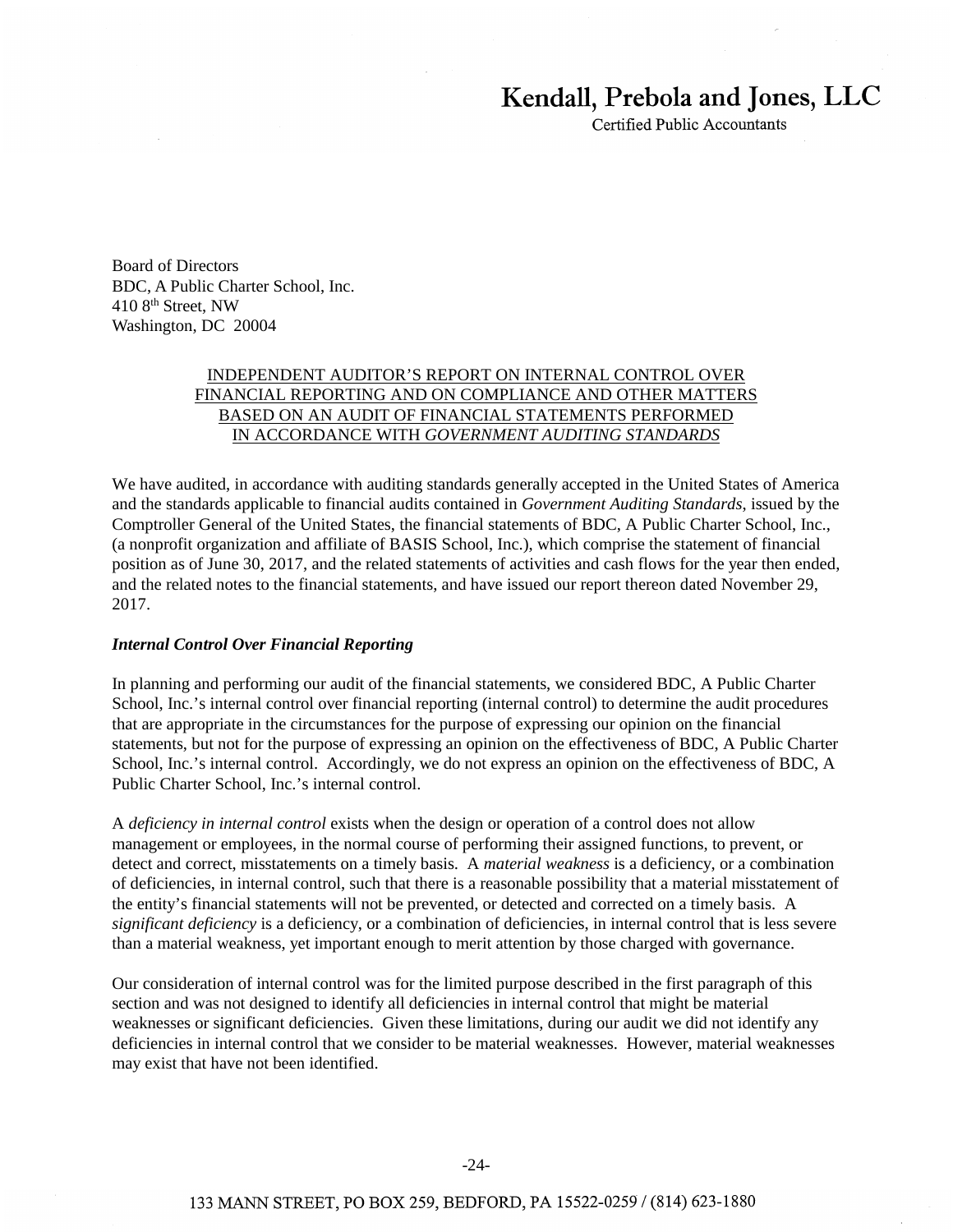# *Compliance and Other Matters* **including and reconciling such information directly to the unit of underlying and other Matters**

As part of obtaining reasonable assurance about whether BDC, A Public Charter School, Inc.'s financial statements are free from material misstatement, we performed tests of its compliance with certain provisions of laws, regulations, contracts and grant agreements, noncompliance with which could have a direct and material effect on the determination of financial statement amounts. However, providing an opinion on compliance with those provisions was not an objective of our audit and accordingly, we do not express such an opinion. The results of our tests disclosed no instances of noncompliance or other matters that are required to be reported under *Government Auditing Standards*.

# *Purpose of this Report*  $\blacksquare$

The purpose of this report is solely to describe the scope of our testing of internal control and compliance and the results of that testing, and not to provide an opinion on the effectiveness of the organization's internal control or on compliance. This report is an integral part of an audit performed in accordance with Government Auditing Standards in considering the organization's internal control and compliance. Accordingly, this communication is not suitable for any other purpose.

Kendall, Prebila and Jones

Kendall, Prebola and Jones Kendall, Prebola and Jones Certified Public Accountants Certified Public Accountants

Bedford, Pennsylvania Bedford, Pennsylvania November 29, 2017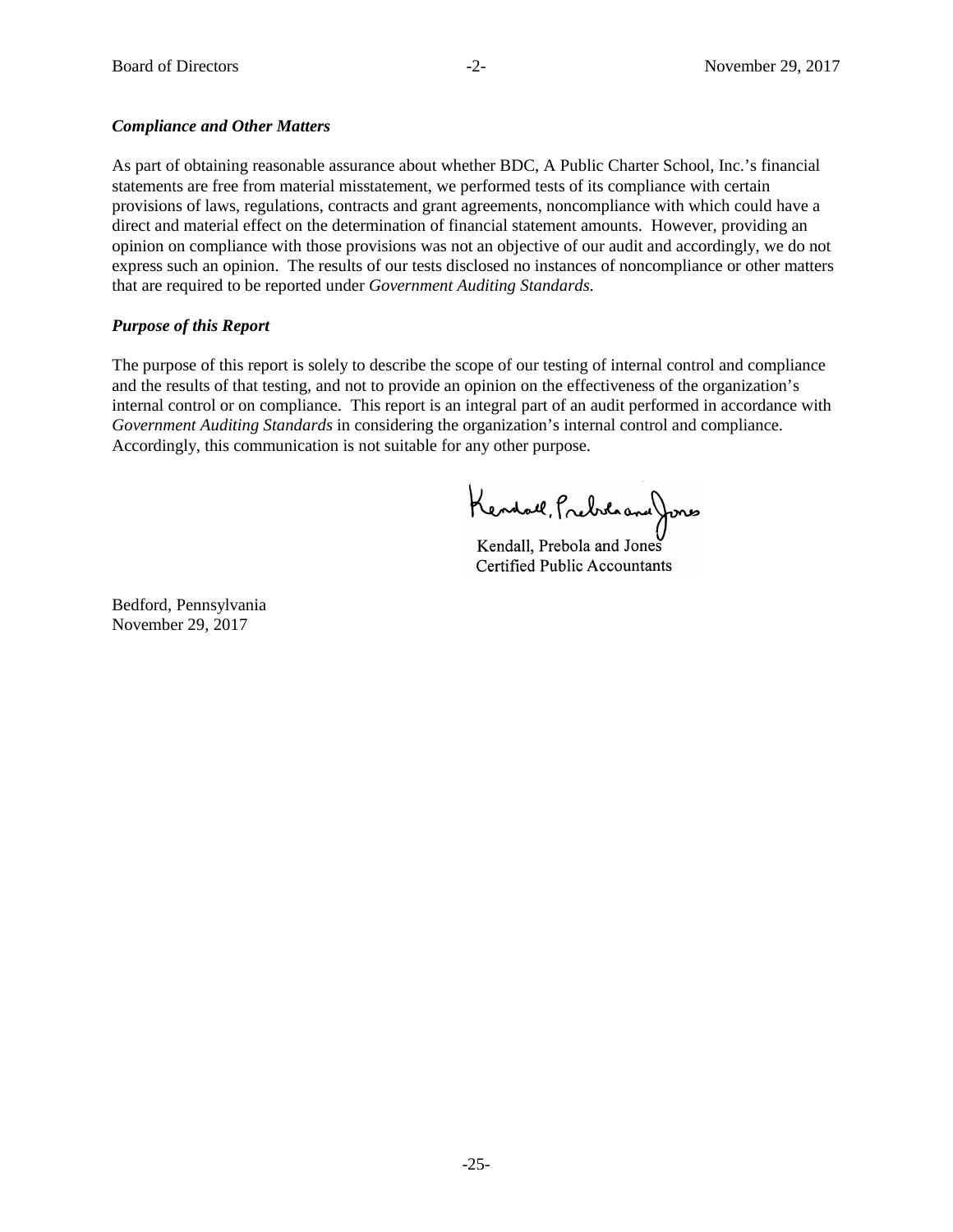# BDC, A PUBLIC CHARTER SCHOOL, INC. SUMMARY SCHEDULE OF PRIOR AUDIT FINDINGS FOR THE YEAR ENDED JUNE 30, 2017

There were no audit findings in the prior year.